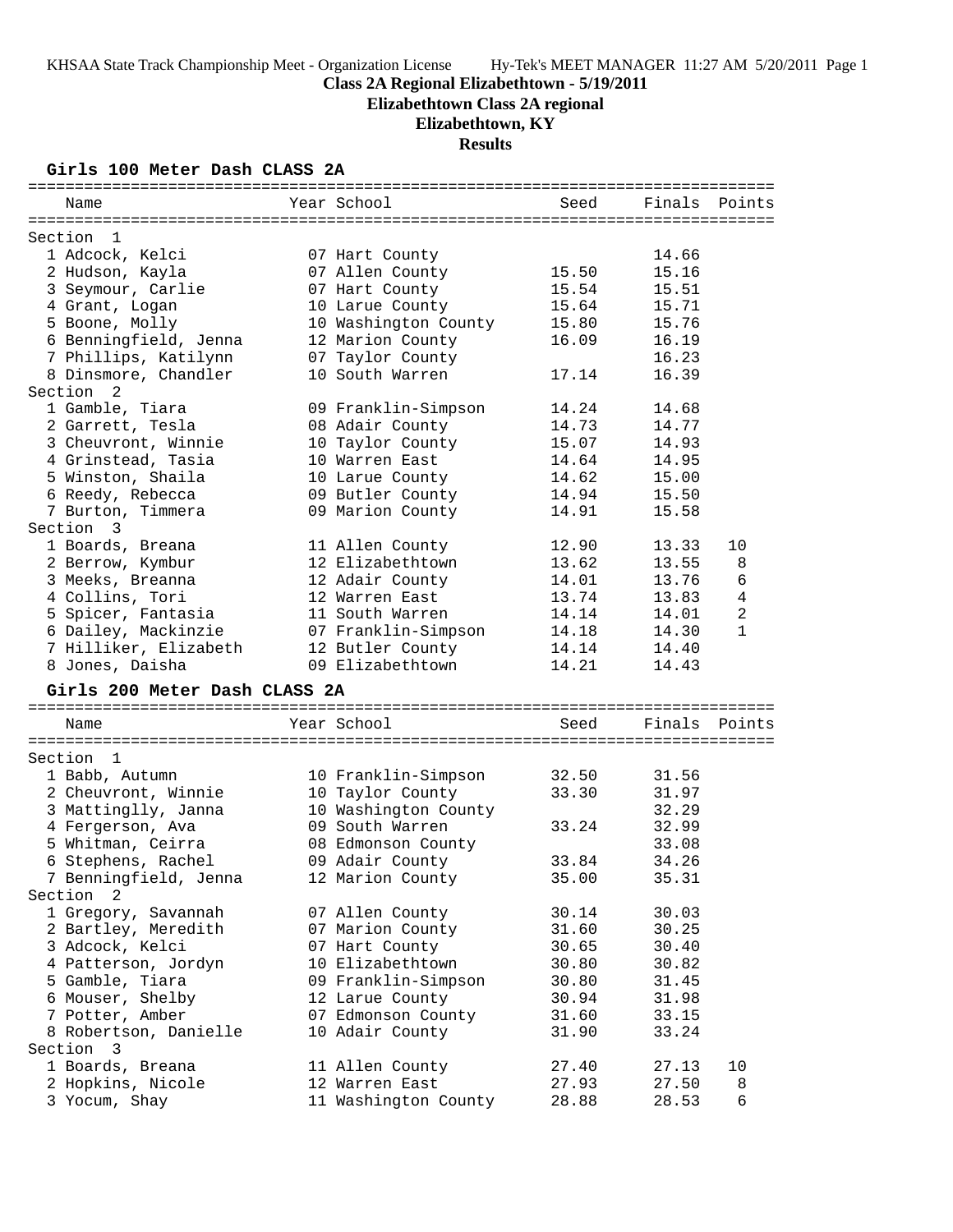**Class 2A Regional Elizabethtown - 5/19/2011**

**Elizabethtown Class 2A regional**

# **Elizabethtown, KY**

| Girls 200 Meter Dash CLASS 2A   |                     |         |         |                |
|---------------------------------|---------------------|---------|---------|----------------|
| 4 Spicer, Fantasia              | 11 South Warren     | 29.34   | 29.13   | 4              |
| 5 Smith, Madison                | 10 Elizabethtown    | 29.69   | 29.35   | $\overline{a}$ |
| 6 Hilliker, Elizabeth           | 12 Butler County    | 28.76   | 29.43   | $\mathbf 1$    |
| 7 Grimes, Brooke                | 12 Warren East      | 29.84   | 29.62   |                |
| 8 Neal, Krystal                 | 09 Butler County    | 29.91   | 29.70   |                |
| Girls 400 Meter Dash CLASS 2A   |                     |         |         |                |
| Name                            | Year School         | Seed    | Finals  | Points         |
|                                 |                     |         |         |                |
| Section 1<br>1 Sizemore, Sammie | 07 Hart County      | 1:23.24 | 1:22.33 |                |
| 2 Grubb, Raven                  | 08 Butler County    | 1:23.00 | 1:22.40 |                |
| 3 Skipworth, Cara               | 08 Butler County    | 1:23.03 | 1:22.78 |                |
| 4 Smith, Jessica                | 09 Allen County     | 1:27.04 | 1:22.88 |                |
| 5 Murrell, Madelyn              | 09 Adair County     | 1:20.39 | 1:25.35 |                |
| Section<br>2                    |                     |         |         |                |
| 1 Farmer, Savannah              | 10 Franklin-Simpson | 1:14.40 | 1:06.67 | 2              |
| 2 Keene, Sierra                 | 07 South Warren     | 1:12.40 | 1:10.19 |                |
| 3 Riggs, Hope                   | 08 Marion County    | 1:14.19 | 1:11.64 |                |
| 4 Sherrard, Maggie              | 10 Elizabethtown    | 1:14.10 | 1:12.86 |                |
| 5 Atcher, Courtney              | 08 Elizabethtown    | 1:13.26 | 1:13.76 |                |
| 6 Potter, Amber                 | 07 Edmonson County  | 1:18.24 | 1:14.59 |                |
| 7 Lyles, Kaylynn                | 07 Allen County     | 1:16.34 | 1:22.30 |                |
| Section 3                       |                     |         |         |                |
| 1 Hopkins, Nicole               | 12 Warren East      | 1:01.76 | 1:01.19 | 10             |
| 2 Caldwell, Cinnamon            | 10 Warren East      | 1:04.84 | 1:04.55 | 8              |
| 3 Burnside, Brooklyn            | 12 Marion County    | 1:05.49 | 1:05.26 | 6              |
| 4 Wiseman, Mariah               | 07 Larue County     | 1:07.02 | 1:06.65 | 4              |
| 5 Murrell, Meredith             | 11 Adair County     | 1:08.77 | 1:08.20 | $\mathbf{1}$   |
| 6 Meredith, Megan               | 10 Edmonson County  | 1:11.30 | 1:08.60 |                |
| 7 Wilde, Jackie                 | 07 South Warren     | 1:09.84 | 1:08.75 |                |
| 8 Babb, Autumn                  | 10 Franklin-Simpson | 1:10.24 | 1:10.94 |                |
| Girls 800 Meter Run CLASS 2A    |                     |         |         |                |
| Name                            | Year School         | Seed    | Finals  | Points         |
|                                 |                     |         |         |                |
| Section 1                       |                     |         |         |                |
| 1 Hazle, Lexy                   | 10 Elizabethtown    | 2:35.89 | 2:29.59 | 10             |
| 2 Kennedy, Katherine            | 09 Elizabethtown    | 2:28.96 | 2:30.22 | 8              |
| 3 Jefferson, Mary               | 11 Taylor County    | 2:30.00 | 2:35.62 | 6              |
| 4 Reed, Amarah                  | 10 Larue County     | 2:39.46 | 2:37.90 | 4              |
| 5 Ozborn, Rebekah               | 07 Edmonson County  | 2:36.00 | 2:38.70 | 2              |
| 6 Stackhouse, Sara              | 11 South Warren     | 2:45.38 | 2:40.23 | 1              |
| 7 Dodd, Kailey                  | 08 Warren East      | 2:39.38 | 2:42.17 |                |
| 8 Basham, Sarah                 | 11 Edmonson County  | 2:48.10 | 2:44.77 |                |
| 9 Doose, Sydney                 | 08 South Warren     | 2:53.34 | 2:49.24 |                |
| 10 Hunt, Emily                  | 09 Butler County    | 2:46.08 | 2:49.91 |                |
| 11 Farmer, Savannah             | 10 Franklin-Simpson | 3:08.00 | 2:52.31 |                |
| 12 Bryant, Morgan               | 08 Taylor County    | 2:56.70 | 3:03.46 |                |
| 13 Riggs, Hope                  | 08 Marion County    | 2:58.14 | 3:04.22 |                |
| 14 French, Abby                 | 07 Larue County     | 2:56.24 | 3:07.66 |                |
| 15 Pruitt, Kylie                | 08 Allen County     | 3:21.25 | 3:17.87 |                |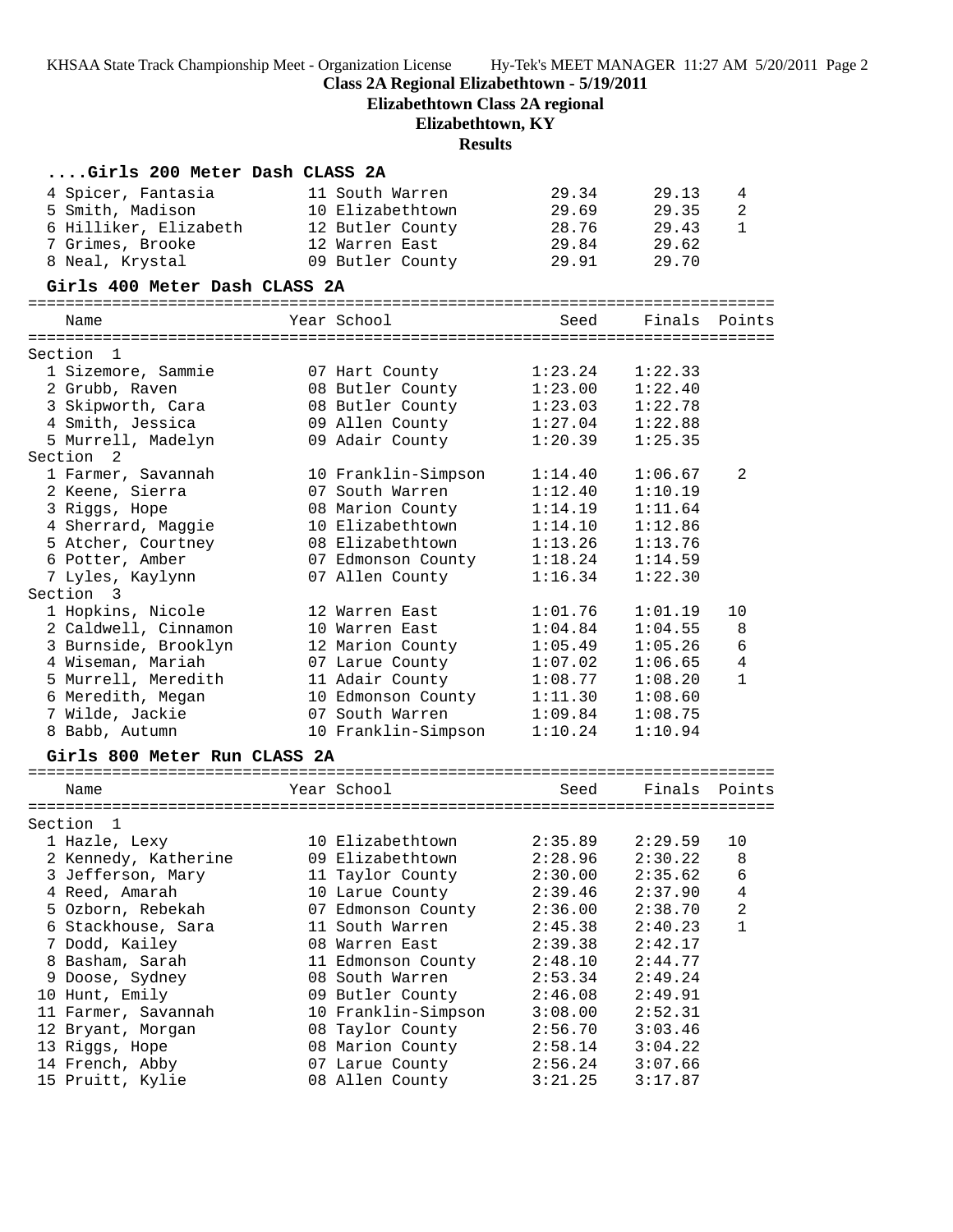#### **Class 2A Regional Elizabethtown - 5/19/2011**

**Elizabethtown Class 2A regional**

## **Elizabethtown, KY**

#### **Results**

| Girls 800 Meter Run CLASS 2A |  |  |  |  |  |
|------------------------------|--|--|--|--|--|
|------------------------------|--|--|--|--|--|

| 16 Roberson, Allyssa    | 08 Warren East   | 3:12.62 | 3:18.67 |
|-------------------------|------------------|---------|---------|
| 17 Hamilton, Mary Helen | 10 Marion County | 3:15.15 | 3:19.47 |
| 18 Hadley, Hallie       | 08 Adair County  | 3:27.52 | 3:23.24 |

#### **Girls 1600 Meter Run CLASS 2A**

================================================================================

| Name                    | Year School         | Seed    | Finals  | Points         |
|-------------------------|---------------------|---------|---------|----------------|
| 1 Jefferson, Mary       | 11 Taylor County    | 5:35.50 | 5:41.80 | 10             |
| 2 Dodd, Kailey          | 08 Warren East      | 5:52.72 | 5:43.65 | 8              |
| 3 Mason, Anne-Elizabeth | 10 Elizabethtown    | 5:54.11 | 5:47.39 | 6              |
| 4 Smith, Jennifer       | 07 Edmonson County  | 6:05.54 | 5:52.39 | 4              |
| 5 Kuklinski, Taylor     | 08 Elizabethtown    | 5:50.78 | 5:53.80 | $\overline{2}$ |
| 6 Reed, Amarah          | 10 Larue County     | 6:03.02 | 5:55.06 |                |
| 7 Stackhouse, Sara      | 11 South Warren     | 6:04.79 | 6:04.39 |                |
| 8 Farmer, Savannah      | 10 Franklin-Simpson | 6:16.52 | 6:06.63 |                |
| 9 Senter, Krisston      | 12 Allen County     | 6:11.15 | 6:17.00 |                |
| 10 McCaffrey, Colleen   | 11 Edmonson County  | 6:18.10 | 6:20.41 |                |
| 11 Doose, Sydney        | 08 South Warren     | 6:19.09 | 6:21.91 |                |
| 12 Durbin, Kristina     | 08 Larue County     | 6:17.34 | 6:23.48 |                |
| 13 Sztendera, Christina | 11 Taylor County    |         | 7:08.01 |                |

#### **Girls 3200 Meter Run CLASS 2A**

|    | Name                  | Year School        | Seed     | Finals Points |                |
|----|-----------------------|--------------------|----------|---------------|----------------|
|    | 1 Draland, Leah       | 09 Elizabethtown   | 12:22.56 | 12:21.76      | 10             |
|    | 2 Smith, Jessica      | 07 Edmonson County | 13:15.10 | 13:02.82      | 8              |
|    | 3 Neighbors, Olivia   | 08 Butler County   | 13:15.11 | 13:03.19      | 6              |
|    | 4 Schexneider, Amanda | 12 Elizabethtown   | 13:14.68 | 13:21.12      | 4              |
|    | 5 Stone, Savannah     | 10 Warren East     | 13:49.94 | 13:36.22      | $\overline{2}$ |
|    | 6 Pierson, Marranda   | 08 Butler County   | 14:28.00 | 13:47.12      | 1              |
|    | 7 Durbin, Kristina    | 08 Larue County    | 13:25.27 | 14:00.01      |                |
|    | 8 Simpson, Brooke     | 07 South Warren    | 14:12.00 | 14:11.12      |                |
|    | 9 Harp, Shelby        | 11 Warren East     | 14:10.00 | 15:03.82      |                |
| 10 | Skaqqs, Meqan         | 11 Edmonson County | 15:21.10 | 15:18.09      |                |
|    |                       |                    |          |               |                |

#### **Girls 100 Meter Hurdles CLASS 2A**

================================================================================ Name The Year School Seed Finals Points ================================================================================ 1 Jones, Olivia 12 Marion County 20.29 20.11 2 Kuklinski, Taylor 08 Elizabethtown 20.53 20.58 3 Sztendera, Christina 11 Taylor County 21.96 21.42 4 Harris, Lilly 10 South Warren 22.05 21.81 5 Baird, Arianna 07 Hart County 21.75 22.55 6 Brewer, Amanda 08 Larue County 22.63 Section 2 1 Berrow, Kymbur 12 Elizabethtown 16.88 17.20 10 2 Huzyak, Paige 12 South Warren 19.40 18.41 8 3 Shelton, Sydney 11 Allen County 18.34 18.51 6 4 Durbin, Alisha 10 Larue County 19.54 18.81 4 5 Gilbert, Ashley 10 Taylor County 19.00 19.04 2 6 Dethridge, Amber 10 Warren East 20.10 19.26 1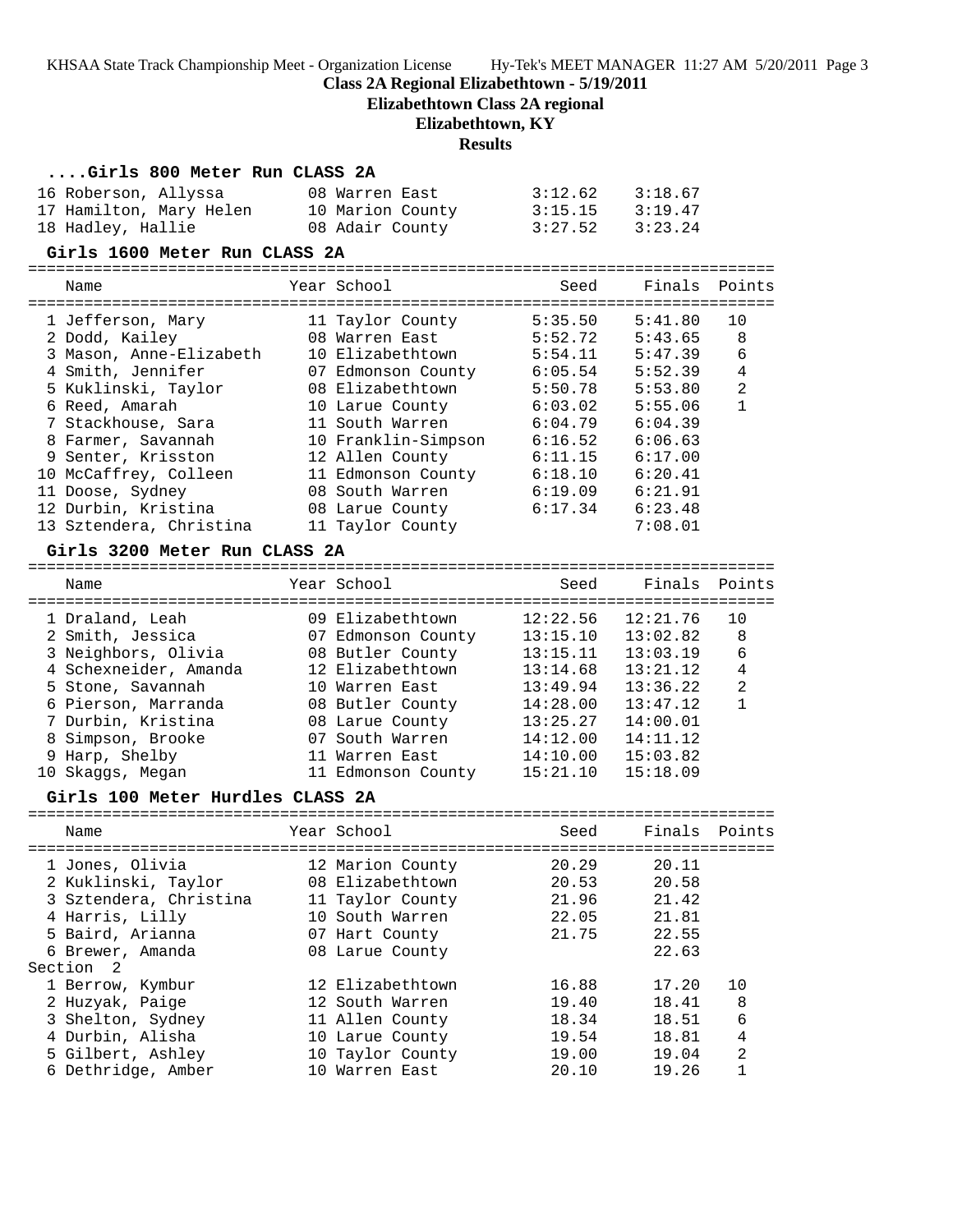**Class 2A Regional Elizabethtown - 5/19/2011**

**Elizabethtown Class 2A regional**

# **Elizabethtown, KY**

| Girls 100 Meter Hurdles CLASS 2A                   |                                            |                          |               |        |
|----------------------------------------------------|--------------------------------------------|--------------------------|---------------|--------|
| 7 Murrell, Meredith<br>-- Collins, Tori            | 11 Adair County<br>12 Warren East          | 20.27 19.54<br>17.74     | FS            |        |
|                                                    |                                            |                          |               |        |
| Girls 300 Meter Hurdles CLASS 2A                   |                                            |                          |               |        |
| Name                                               | Year School                                | Seed                     | Finals Points |        |
| Section 1                                          |                                            |                          |               |        |
| 1 Harris, Lilly                                    | 10 South Warren                            | 1:02.94                  | 59.61         | 1      |
| 2 Jones, Olivia                                    | 12 Marion County                           | 1:00.75                  | 1:00.21       |        |
| 3 Hamilton, Mary Helen                             | 10 Marion County                           | 1:01.33                  | 1:01.90       |        |
| 4 Sztendera, Christina                             | 11 Taylor County                           | 1:04.00                  | 1:02.22       |        |
| 5 Lovell, Amanda                                   | 09 Edmonson County                         |                          | 1:04.02       |        |
| Section 2                                          |                                            |                          |               |        |
| 1 Gabhart, Jessica                                 | 11 Elizabethtown                           | 47.50                    | 47.92         | 10     |
| 2 Snyder, Rebecca                                  | 10 Elizabethtown                           | 52.38                    | 51.54         | 8      |
| 3 Durbin, Alisha                                   | 10 Larue County                            | 54.91                    | 53.42         | 6      |
| 4 Gilbert, Ashley                                  | 10 Taylor County                           | 55.54                    | 53.51         | 4      |
| 5 Dethridge, Amber                                 | 10 Warren East                             | 59.24                    | 58.23         | 2      |
| 6 Brewer, Amanda                                   | 08 Larue County                            | 59.90                    | 1:00.24       |        |
| -- Yantis, Alex                                    | 12 Washington County 54.84                 |                          | DQ            |        |
| -- Huzyak, Paige                                   | 12 South Warren                            | 51.45                    | DQ            |        |
| Girls 4x100 Meter Relay CLASS 2A                   |                                            |                          |               |        |
| School                                             |                                            | Seed                     | Finals        | Points |
|                                                    |                                            |                          |               |        |
| Section 1                                          |                                            |                          |               |        |
| 1 Butler County                                    |                                            | 59.50                    | 58.11         |        |
| 1) Neal, Krystal 09                                |                                            | 2) Price, Caitlynn 09    |               |        |
| 3) Hilliker, Elizabeth 12<br>5) Fields, Chelsea 10 | 4) Grubb, Raven 08<br>6) Reedy, Rebecca 09 |                          |               |        |
| 7) Hunt, Emily 09                                  | 8)                                         |                          |               |        |
| 2 Hart County                                      |                                            | 58.72                    | 58.86         |        |
| 1) Seymour, Carlie 07                              | 2) Baird, Arianna 07                       |                          |               |        |
| 3) Morrison, Brianca 07                            | 4) Adcock, Kelci 07                        |                          |               |        |
| 5) Burd, Lindsey 11                                |                                            | 6) Sizemore, Sammie 07   |               |        |
| 3 Adair County                                     |                                            | 59.40                    | 59.02         |        |
| 1) Robertson, Danielle 10                          |                                            | 2) Murrell, Madelyn 09   |               |        |
| 3) Stephens, Rachel 09                             | 4) Garrett, Tesla 08                       |                          |               |        |
| 5) Gaskins, Presley 12                             | 6) Meeks, Breanna 12                       |                          |               |        |
| 4 Taylor County                                    |                                            | 1:04.25                  | 1:04.14       |        |
| 1) Cheuvront, Winnie 10                            |                                            | 2) Phillips, Katilynn 07 |               |        |
| 3) Wilkerson, Olivia 07                            |                                            | 4) DeMurray, Sierra 07   |               |        |
| 5) Ware, Taylor 07                                 |                                            | 6) Williams, Destiney 10 |               |        |
| Section<br>$\overline{2}$                          |                                            |                          |               |        |
| 1 Elizabethtown                                    |                                            | 52.47                    | 52.55         | 10     |
| 1) Thompson, Morgan 11                             |                                            | 2) Brissett, Roshanda 12 |               |        |
| 3) Berrow, Kymbur 12                               |                                            | 4) Gabhart, Jessica 11   |               |        |
| 5) Patterson, Jordyn 10                            |                                            | 6) Richardson, Emily 10  |               |        |
| 7) Brice, Rodricka 12                              | 8) Jones, Daisha 09                        |                          |               |        |
| 2 Washington County<br>1) Yocum, Shay 11           | 2) Yantis, Alex 12                         | 55.30                    | 54.18         | 8      |
| 3) Hourigan, Moriah 12                             | 4) Cheser, Gabbie 10                       |                          |               |        |
|                                                    |                                            |                          |               |        |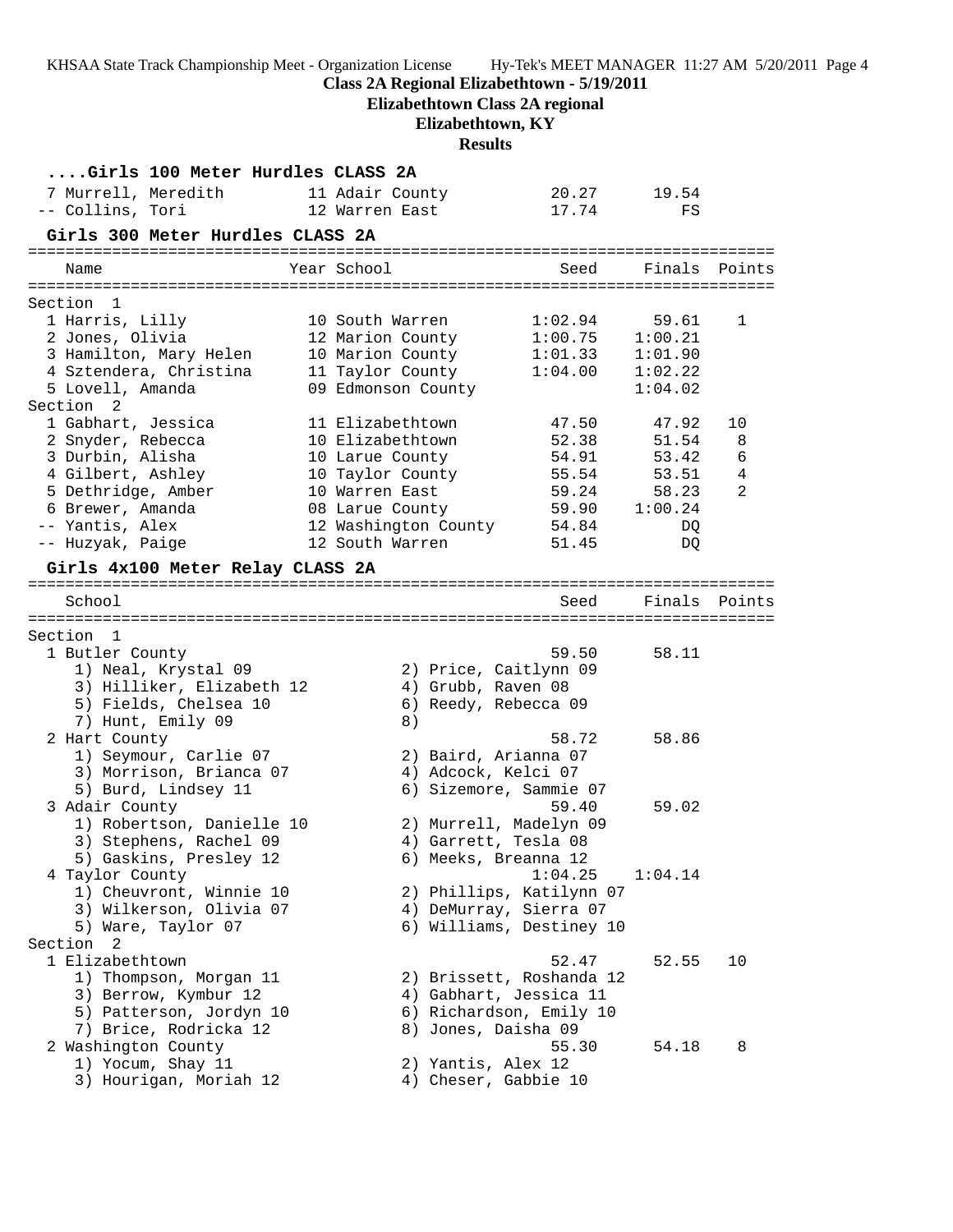# **Elizabethtown Class 2A regional**

# **Elizabethtown, KY**

## **Results**

## **....Girls 4x100 Meter Relay CLASS 2A**

| 5) McAdoo, Neesha 11             |    | 6) Mattinglly, Janna 10  |         |        |
|----------------------------------|----|--------------------------|---------|--------|
| 3 Marion County                  |    | 56.36                    | 56.00   | 6      |
| 1) Young, Natavia 12             |    | 2) Simpson, Tessa 11     |         |        |
| 3) McElroy, Tamyra 12            |    | 4) Burnside, Brooklyn 12 |         |        |
| 5) Burton, Timmera 09            |    | 6) Calhoun, Alexus 09    |         |        |
| 7) Wright, Chelsey 07            |    | 8) Brown, Shampaigne 07  |         |        |
| 4 South Warren                   |    | 58.00                    | 56.55   | 4      |
| 1) Wilde, Jackie 07              |    | 2) Fergerson, Ava 09     |         |        |
| 3) Martin, Nicole 09             |    | 4) Spicer, Fantasia 11   |         |        |
| 5) Patterson, Timitryi 08        | 6) |                          |         |        |
| 5 Larue County                   |    | 55.31                    | 56.74   | 2      |
| 1) Zajdel, Shana 11              |    | 2) Winston, Shaila 10    |         |        |
| 3) Holt, Sydney 09               |    | 4) Phillips, Tiana 11    |         |        |
| 5) Mouser, Shelby 12             |    | 6) Price, Courtni 08     |         |        |
| 7) Grant, Logan 10               | 8) |                          |         |        |
| 6 Franklin-Simpson               |    | 58.50                    | 56.80   | 1      |
| 1) Babb, Autumn 10               |    | 2) Dailey, Mackinzie 07  |         |        |
| 3) Gamble, Tiara 09              |    | 4) Todd, Ranesha 09      |         |        |
| 5) Farmer, Savannah 10           | 6) |                          |         |        |
| 7 Warren East                    |    | 57.25                    | 57.00   |        |
| 1) Britt, Kiki 10                |    | 2) Burden, Jean 07       |         |        |
| 3) Dethridge, Amber 10           |    | 4) Grinstead, Tasia 10   |         |        |
| 5) Rhodes, Hayley 07             | 6) |                          |         |        |
| -- Allen County Scottsville      |    | 55.60                    | FS      |        |
|                                  |    |                          |         |        |
| 1) Boards, Breana 11             |    | 2) Gregory, Savannah 07  |         |        |
| 3) Shelton, Sydney 11            |    | 4) Hale, Megan 10        |         |        |
| 5) King, Ashley 08               |    | 6) Hudson, Kayla 07      |         |        |
|                                  |    |                          |         |        |
| Girls 4x200 Meter Relay CLASS 2A |    |                          |         |        |
| School                           |    | Seed                     | Finals  | Points |
|                                  |    |                          |         |        |
| Section 1                        |    |                          |         |        |
| 1 Allen County Scottsville       |    | 2:05.30                  | 2:05.06 |        |
| 1) King, Ashley 08               |    | 2) Gregory, Savannah 07  |         |        |
| 3) Hudson, Kayla 07              |    | 4) Lyles, Kaylynn 07     |         |        |
| 5) Shelton, Sydney 11            | 6) |                          |         |        |
| 2 Hart County                    |    | 2:09.16                  | 2:07.38 |        |
| 1) Seymour, Carlie 07            |    | 2) Sizemore, Sammie 07   |         |        |
| 3) Adcock, Kelci 07              |    | 4) Baird, Arianna 07     |         |        |
| 5) Morrison, Brianca 07          |    | 6) Burd, Lindsey 11      |         |        |
| 3 Taylor County                  |    | 2:11.70                  | 2:16.09 |        |
| 1) Cheuvront, Winnie 10          |    | 2) Phillips, Katilynn 07 |         |        |
| 3) Wilkerson, Olivia 07          |    | 4) DeMurray, Sierra 07   |         |        |
| 5) Ware, Taylor 07               |    | 6) Williams, Destiney 10 |         |        |
| Section<br>2                     |    |                          |         |        |
| 1 Warren East                    |    | 1:55.20                  | 1:52.05 | 10     |
| 1) Collins, Tori 12              |    | 2) Grimes, Brooke 12     |         |        |
| 3) Caldwell, Cinnamon 10         |    | 4) Hopkins, Nicole 12    |         |        |
| 5) Dethridge, Amber 10           |    | 6) Britt, Kiki 10        |         |        |
| 7) Grinstead, Tasia 10           | 8) |                          |         |        |
| 2 Elizabethtown                  |    | 1:55.89                  | 1:53.72 | 8      |
| 1) Thompson, Morgan 11           |    | 2) Snyder, Rebecca 10    |         |        |
| 3) Smith, Madison 10             |    | 4) Matherly, Samantha 11 |         |        |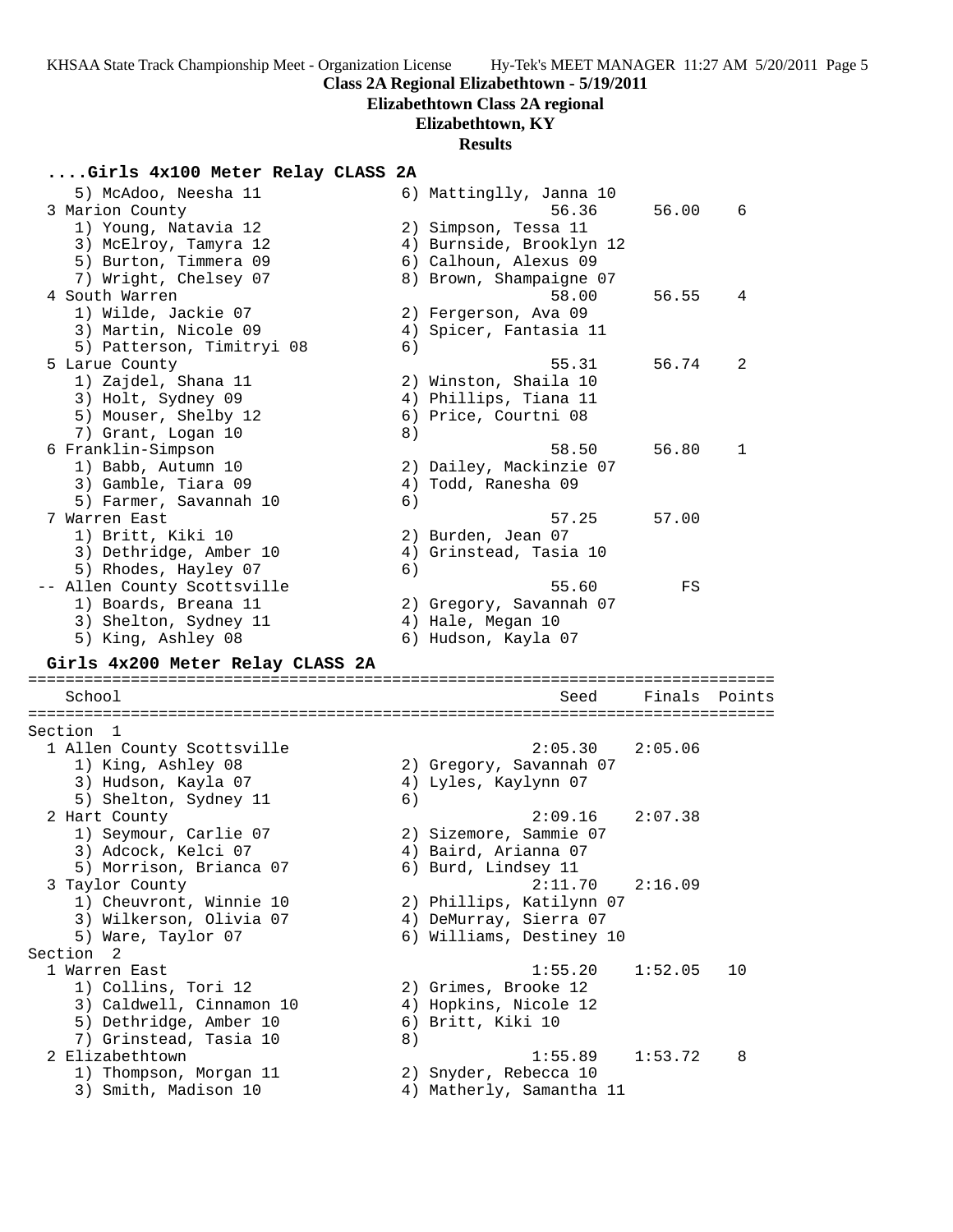#### **Class 2A Regional Elizabethtown - 5/19/2011**

**Elizabethtown Class 2A regional**

#### **Elizabethtown, KY**

#### **Results**

**....Girls 4x200 Meter Relay CLASS 2A** 5) Patterson, Jordyn 10 6) Hazle, Lexy 10 7) Richardson, Emily 10 8) Anderson, Haley 11 3 Washington County 1:55.89 1:55.02 6 1) Yocum, Shay 11 2) Yantis, Alex 12 3) Hourigan, Moriah 12 (a) 4) Cheser, Gabbie 10 5) McAdoo, Neesha 11 6) Mattinglly, Janna 10 4 Adair County 1:59.17 1:55.84 4 1) Meeks, Breanna 12 2) DeLucca, Hunter 11 3) Garrett, Tesla 08 4) Robertson, Danielle 10 5) Murrell, Meredith 11 6) Murrell, Madelyn 09 7) Stephens, Rachel 09 8) Gaskins, Presley 12 5 Marion County 1:56.30 1:58.51 2 1) Young, Natavia 12 2) Simpson, Tessa 11 3) Burton, Timmera 09 4) Burnside, Brooklyn 12 5) Bartley, Meredith 07 6) Brown, Shampaigne 07 7) McElroy, Tamyra 12 8) Wright, Chelsey 07 6 South Warren 2:00.30 1:59.09 1 1) Wilde, Jackie 07 2) Huzyak, Paige 12 3) Keene, Sierra 07 4) Spicer, Fantasia 11 5) Patterson, Timitryi 08 (6) 7 Butler County 1:55.36 2:02.46 1) Neal, Krystal 09 2) Price, Caitlynn 09 3) Fields, Chelsea 10 4) Hilliker, Elizabeth 12 5) Grubb, Raven 08 6) Reedy, Rebecca 09 7) Hunt, Emily 09 8) 8 Larue County 1:59.00 2:04.23 1) Phillips, Tiana 11 2) Holt, Sydney 09 3) Mouser, Shelby 12 (4) Grant, Logan 10 5) Durbin, Alisha 10 6) Zajdel, Shana 11 **Girls 4x400 Meter Relay CLASS 2A** ================================================================================ School Seed Finals Points ================================================================================ Section 1 1 Taylor County 5:10.50 4:55.90 1) Jefferson, Mary 11  $\hskip1cm 2)$  Bryant, Morgan 08 3) Wilkerson, Olivia 07 4) Gilbert, Ashley 10 5) Ware, Taylor 07 6) Phillips, Katilynn 07 Section 2<br>1 Elizabethtown 1 Elizabethtown 4:20.18 4:19.49 10 1) Brissett, Roshanda 12 2) Thompson, Morgan 11 3) Gabhart, Jessica 11 (4) Hazle, Lexy 10 5) Matherly, Samantha 11 6) Snyder, Rebecca 10 7) Atcher, Courtney 08 8) Dyrdek, Carly 08 2 Warren East 4:33.62 4:24.89 8 1) Collins, Tori 12 2) Grimes, Brooke 12 3) Caldwell, Cinnamon 10 4) Hopkins, Nicole 12 5) Britt, Kiki 10 6) Dodd, Kailey 08 3 Larue County 4:36.89 4:34.63 6 1) Wiseman, Mariah 07 2) Holt, Sydney 09 3) Durbin, Alisha 10  $\hskip1cm 4$ ) Reed, Amarah 10 5) Mouser, Shelby 12 (6) Price, Courtni 08 7) Phillips, Tiana 11 (8)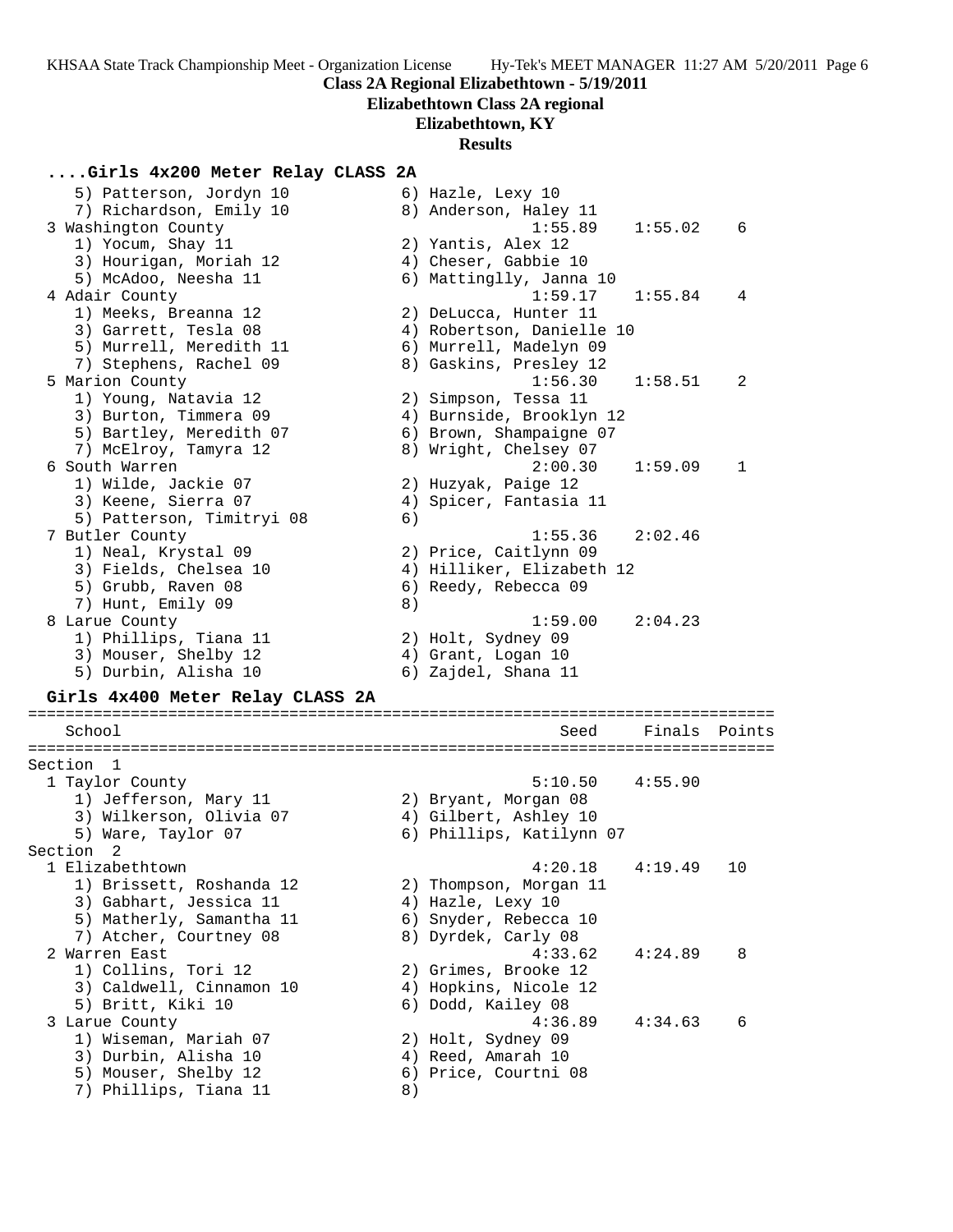**Class 2A Regional Elizabethtown - 5/19/2011**

**Elizabethtown Class 2A regional**

# **Elizabethtown, KY**

## **Results**

## **....Girls 4x400 Meter Relay CLASS 2A**

| 4 Allen County Scottsville       |    | 4:45.59                   | 4:36.34  | 4      |
|----------------------------------|----|---------------------------|----------|--------|
| 1) Boards, Breana 11             |    | 2) Calvert, Maggie 11     |          |        |
| 3) Hale, Megan 10                |    | 4) Senter, Krisston 12    |          |        |
| 5) Gregory, Savannah 07          | 6) |                           |          |        |
| 5 Edmonson County                |    | 4:58.30                   | 4:45.56  | 2      |
| 1) Meredith, Megan 10            |    | 2) Ozborn, Rebekah 07     |          |        |
| 3) McCaffrey, Colleen 11         |    | 4) Basham, Sarah 11       |          |        |
| 6 Adair County                   |    | 4:58.00                   | 4:47.07  | 1      |
| 1) Meeks, Breanna 12             |    | 2) Murrell, Meredith 11   |          |        |
| 3) DeLucca, Hunter 11            |    | 4) Garrett, Tesla 08      |          |        |
| 5) Gaskins, Presley 12           |    | 6) Murrell, Madelyn 09    |          |        |
| 7) Stephens, Rachel 09           | 8) |                           |          |        |
| 7 South Warren                   |    | 4:42.91                   | 4:47.23  |        |
| 1) Wilde, Jackie 07              |    | 2) Keene, Sierra 07       |          |        |
| 3) Martin, Nicole 09             |    | 4) Stackhouse, Sara 11    |          |        |
| 5) Waldvogal, Samantha 11        |    | 6) Patterson, Timitryi 08 |          |        |
| 8 Marion County                  |    | 4:56.48                   | 5:11.22  |        |
| 1) Bartley, Meredith 07          |    | 2) Burnside, Brooklyn 12  |          |        |
| 3) Burton, Timmera 09            |    | 4) Wright, Chelsey 07     |          |        |
| 5) Simpson, Tessa 11             |    | 6) Calhoun, Alexus 09     |          |        |
| 7) Riggs, Hope 08                |    | 8) Brown, Shampaigne 07   |          |        |
|                                  |    |                           |          |        |
| Girls 4x800 Meter Relay CLASS 2A |    |                           |          |        |
|                                  |    |                           |          |        |
| School                           |    | Seed                      | Finals   | Points |
|                                  |    |                           |          |        |
| Section 1                        |    |                           |          |        |
| 1 Elizabethtown                  |    | 10:32.65                  | 10:24.45 | 10     |
| 1) Mason, Anne-Elizabeth 10      |    | 2) Matherly, Samantha 11  |          |        |
| 3) Hazle, Lexy 10                |    | 4) Kennedy, Katherine 09  |          |        |
| 5) Kuklinski, Taylor 08          |    | 6) Draland, Leah 09       |          |        |
| 7) Schexneider, Amanda 12        |    | 8) Sherrard, Maggie 10    |          |        |
| 2 Edmonson County                |    | 11:03.10                  | 10:28.44 | 8      |
| 1) Smith, Jennifer 07            |    | 2) McCaffrey, Colleen 11  |          |        |
| 3) Basham, Sarah 11              |    | 4) Ozborn, Rebekah 07     |          |        |
| 5) Smith, Jessica 07             |    | 6) Meredith, Megan 10     |          |        |
| 7) Lovell, Amanda 09             |    | 8) Skaggs, Megan 11       |          |        |
| 3 Larue County                   |    | 11:05.85                  | 10:32.86 | 6      |
| 1) Wiseman, Mariah 07            |    | 2) French, Abby 07        |          |        |
| 3) Durbin, Kristina 08           |    | 4) Reed, Amarah 10        |          |        |
| 5) Brewer, Amanda 08             |    | 6) Holt, Sydney 09        |          |        |
| 7) Mouser, Shelby 12             |    | 8) Durbin, Alisha 10      |          |        |
| 4 Allen County Scottsville       |    | 11:18.18                  | 11:23.11 | 4      |
| 1) Calvert, Maggie 11            |    | 2) Senter, Krisston 12    |          |        |
| 3) Hale, Megan 10                |    | 4) King, Ashley 08        |          |        |
| 5) Pruitt, Kylie 08              |    | 6) Broughton, Kelsy 08    |          |        |
| 5 Warren East                    |    | 11:28.85                  | 12:00.56 | 2      |
| 1) Stone, Savannah 10            |    | 2) Roberson, Allyssa 08   |          |        |
| 3) Harp, Shelby 11               |    | 4) Dodd, Kailey 08        |          |        |
| 5) Caldwell, Cinnamon 10         | 6) |                           |          |        |
| 6 South Warren                   |    | 12:11.44                  | 12:10.12 | 1      |
| 1) Doose, Sydney 08              |    | 2) Waldvogal, Samantha 11 |          |        |
| 3) Simpson, Brooke 07            | 4) | Starling, Courtney 07     |          |        |
| 5) Stackhouse, Sara 11           | 6) |                           |          |        |
|                                  |    |                           |          |        |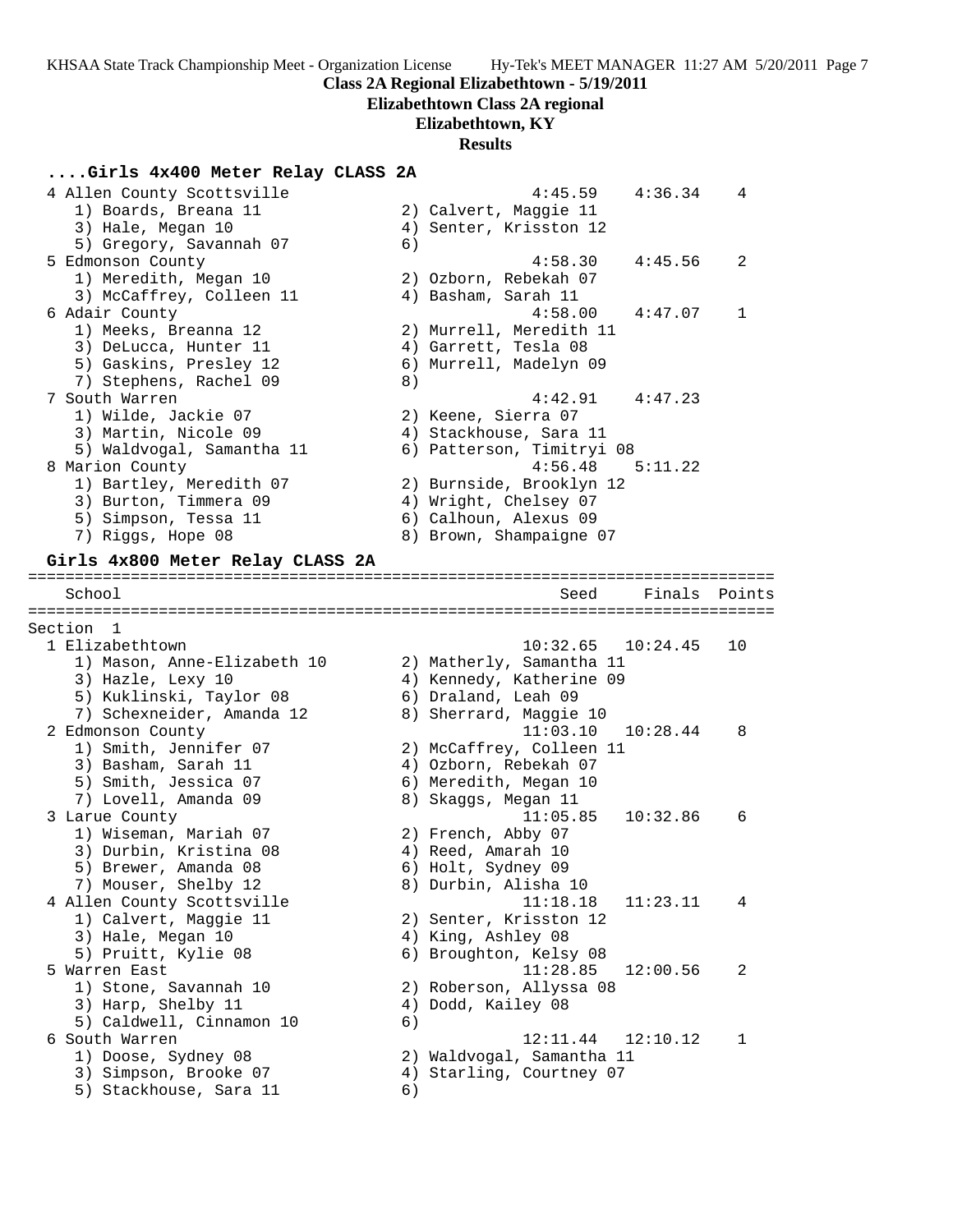**Elizabethtown Class 2A regional**

# **Elizabethtown, KY**

## **Results**

## **Boys 100 Meter Dash CLASS 2A**

| Name                                   | Year School          | Seed  | Finals | Points         |
|----------------------------------------|----------------------|-------|--------|----------------|
| 1 Turner, Qwan                         | 12 Washington County |       | 12.18  |                |
| 2 Clark, Joseph                        | 12 Washington County |       | 12.31  |                |
| 3 Butler, Travis                       | 09 Edmonson County   | 12.64 | 12.56  |                |
| 4 Henderson, Drew                      | 09 Butler County     | 13.34 | 12.79  |                |
| 5 Potter, DeMarcus                     | 09 South Warren      | 13.04 | 12.94  |                |
| 6 Ortiz, Ricky                         | 12 Warren East       | 13.24 | 13.23  |                |
| 7 Tefft, Donald                        | 10 Elizabethtown     | 13.73 | 13.49  |                |
| 8 Page, Ben                            | 11 Larue County      | 15.20 | 15.28  |                |
| Section <sub>2</sub>                   |                      |       |        |                |
| 1 Jenkins, Dean                        | 11 Edmonson County   | 11.94 | 11.86  | 2              |
| 2 Allen, Julius                        | 08 South Warren      | 12.46 | 12.37  |                |
| 3 Trapp, Charlie                       | 09 Allen County      | 12.04 | 12.47  |                |
| 4 Brown, Zach                          | 10 Taylor County     | 12.20 | 12.56  |                |
| 5 Bishop, Emory                        | 10 Adair County      | 12.51 | 12.62  |                |
| 6 Benningfield, Josh                   | 09 Taylor County     | 12.60 | 12.64  |                |
| Section 3                              |                      |       |        |                |
| 1 Al Shaheen, Magic                    | 11 Adair County      | 11.19 | 11.22  | 10             |
| 2 Atkins, Antonio                      | 11 Franklin-Simpson  | 11.34 | 11.52  | 8              |
| 3 Robbins, Marquez                     | 09 Franklin-Simpson  | 11.64 | 11.75  | 6              |
| 4 Caston, Charlie                      | 12 Butler County     | 11.34 | 11.80  | $\overline{4}$ |
| 5 Stockton, Timothy                    | 10 Warren East       | 11.84 | 11.98  | $\mathbf{1}$   |
| 6 walker, Jacob                        | 11 Hart County       | 11.72 | 12.03  |                |
| 7 Morrison, Nate                       | 11 Hart County       | 11.74 | 12.18  |                |
| -- Thompson, Denny                     | 12 Marion County     | 11.36 | FS     |                |
| Boys 200 Meter Dash CLASS 2A           |                      |       |        |                |
| Name                                   | Year School          | Seed  | Finals | Points         |
|                                        |                      |       |        |                |
| Section<br>- 1                         |                      |       |        |                |
| 1 Clark, Joseph                        | 12 Washington County |       | 25.44  |                |
| 2 Hunter, Tavon                        | 07 Taylor County     | 31.30 | 30.68  |                |
| Section<br>2                           |                      |       |        |                |
| 1 Trapp, Charlie                       | 09 Allen County      | 26.53 | 25.85  |                |
| 2 Henderson, Drew                      | 09 Butler County     | 27.04 | 26.25  |                |
| 3 Powers, Brian                        | 11 Washington County | 26.28 | 26.52  |                |
| 4 Bunch, Bradley                       | 10 South Warren      | 26.14 | 27.12  |                |
| 5 Nelson, Matthew                      | 09 South Warren      | 26.54 | 27.19  |                |
| 6 Holt, Clearance                      | 11 Elizabethtown     | 26.50 | 27.35  |                |
| 7 Tefft, Donald                        | 10 Elizabethtown     | 26.63 | 28.05  |                |
| Section 3                              |                      |       |        |                |
| 1 Golden, Steven                       | 11 Warren East       | 24.34 | 24.39  |                |
| 2 Brown, Zach                          | 10 Taylor County     | 24.72 | 25.59  |                |
| 3 Gaither, Chris                       | 10 Marion County     | 25.28 | 25.76  |                |
| 4 Bishop, Emory                        | 10 Adair County      | 25.24 | 25.89  |                |
| 5 Walker, Adam                         | 12 Hart County       | 25.94 | 26.59  |                |
| 6 Brady, Ryan                          | 09 Marion County     | 25.94 | 27.85  |                |
| Section 4                              |                      |       |        |                |
| 1 Smith, Shawn                         | 12 Butler County     | 23.70 | 23.20  | 10             |
| 2 Al Shaheen, Magic                    | 11 Adair County      | 22.76 | 23.21  | 8              |
|                                        |                      |       |        |                |
| 3 Atkins, Antonio<br>4 Burton, Richard | 11 Franklin-Simpson  | 23.00 | 23.35  | 6              |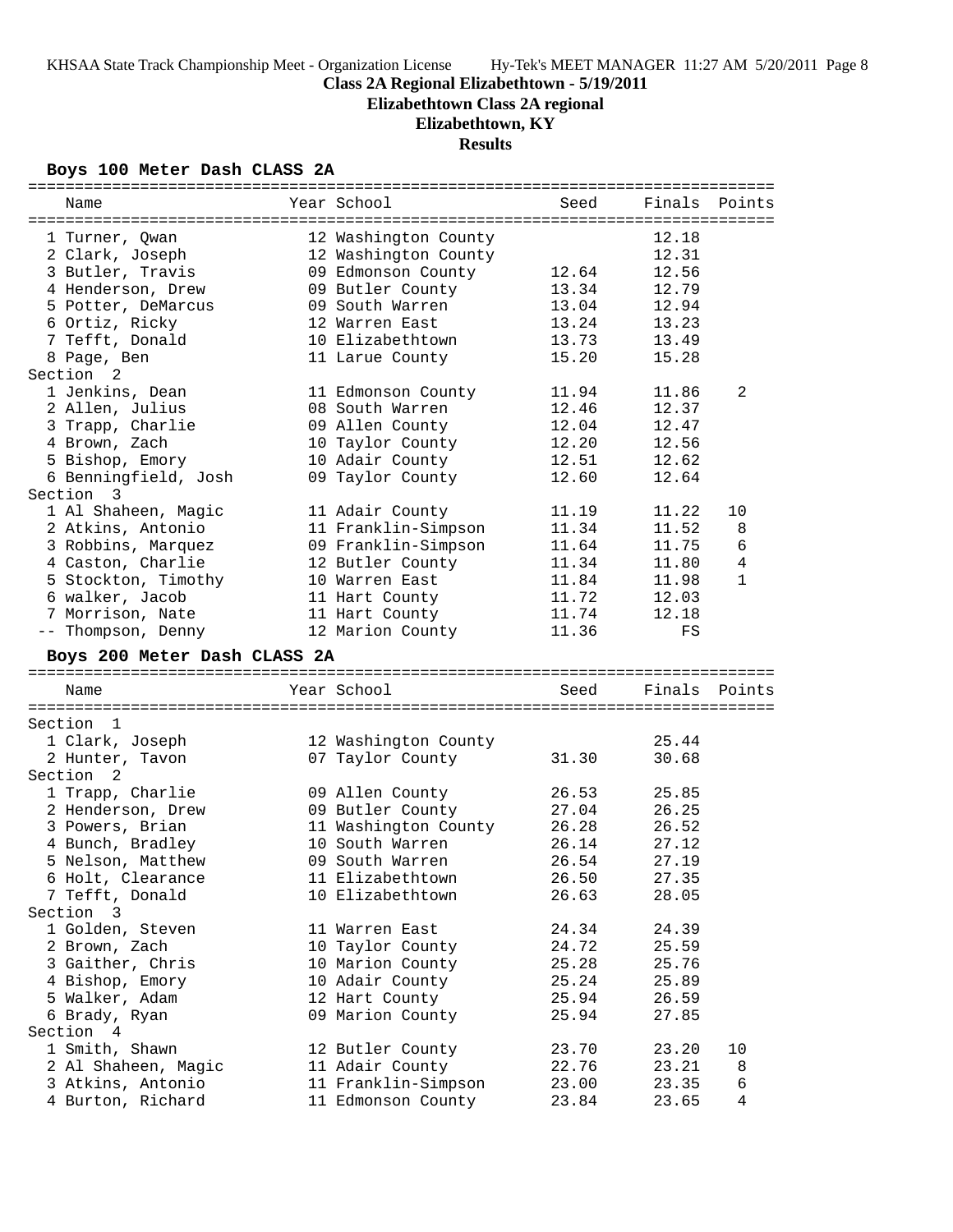## **Class 2A Regional Elizabethtown - 5/19/2011**

**Elizabethtown Class 2A regional**

# **Elizabethtown, KY**

| Boys 200 Meter Dash CLASS 2A |                              |         |               |                |
|------------------------------|------------------------------|---------|---------------|----------------|
| 5 Tuttle, Caleb              | 11 Allen County              | 23.64   | 23.96         | 2              |
| 6 Robbins, Marquez           | 09 Franklin-Simpson          | 24.02   | 24.28         | $\mathbf{1}$   |
| 7 Butler, Travis             | 09 Edmonson County           | 23.94   | 25.46         |                |
| Boys 400 Meter Dash CLASS 2A |                              |         |               |                |
| Name                         | Year School                  | Seed    | Finals Points |                |
|                              |                              |         |               |                |
| Section 1                    |                              |         |               |                |
| 1 Burden, Corey              | 12 Butler County             |         | 57.92         |                |
| 2 Fenwick, Cody              | 11 Washington County 1:02.71 |         | 1:01.51       |                |
| 3 Pritchard, Chaz            | 07 Hart County               | 1:02.50 | 1:03.22       |                |
| 4 McGuire, Taylor            | 07 Taylor County             |         | 1:07.49       |                |
| 5 Byas, Tylyn                | 09 Washington County         |         | 1:07.98       |                |
| Section <sub>2</sub>         |                              |         |               |                |
| 1 Dawson, Justin             | 09 Marion County             | 56.66   | 55.51         |                |
| 2 Phillips, Tristan          | 10 Franklin-Simpson          | 57.80   | 57.17         |                |
| 3 Hornback, Ryan             | 10 Larue County              | 56.61   | 57.51         |                |
| 4 Thomason, Logan            | 10 South Warren              | 58.37   | 57.91         |                |
| 5 McGaha, Tyler              | 11 Adair County              | 58.74   | 58.61         |                |
| 6 Franco, Brendan            | 11 Elizabethtown             | 59.50   | 1:00.11       |                |
| Section 3                    |                              |         |               |                |
| 1 Burton, Richard            | 11 Edmonson County           | 52.14   | 51.94         | 10             |
| 2 Webster, Tevin             | 11 Taylor County             | 53.90   | 52.24         | 8              |
| 3 Hunt, Scott                | 11 Marion County             | 53.69   | 53.20         | 6              |
| 4 Wheeler, Zack              | 09 Warren East               | 54.94   | 53.90         | 4              |
| 5 Cobb, Marquis              | 12 Larue County              | 55.94   | 53.93         | 2              |
| 6 Bradley, Chris             | 10 Hart County               | 55.55   | 53.96         | $\mathbf{1}$   |
| 7 Iviegbuniwe, Emmanuel      | 11 South Warren              | 53.64   | 55.86         |                |
| 8 Brashear, Tyler            | 10 Elizabethtown             | 55.79   | 56.10         |                |
| Boys 800 Meter Run CLASS 2A  |                              |         |               |                |
| Name                         | Year School                  | Seed    | Finals        | Points         |
|                              |                              |         |               |                |
| Section 1                    |                              |         |               |                |
| 1 Hall, Clayton              | 11 South Warren              | 2:05.19 | 2:03.54       | 10             |
| 2 Martin, Richard            | 11 Edmonson County           | 2:03.80 | 2:05.17       | 8              |
| 3 Wilkins, Tyler             | 11 Edmonson County           | 2:09.10 | 2:10.48       | 6              |
| 4 Arnold, Brock              | 11 Warren East               | 2:12.60 | 2:11.61       | 4              |
| 5 McKinley, Evan             | 10 Elizabethtown             | 2:17.74 | 2:16.95       | $\overline{2}$ |
| 6 Perez, Raymundo            | 09 Larue County              |         | 2:19.56       | 1              |
| 7 Patel, Devaan              | 11 Allen County              | 2:25.00 | 2:21.89       |                |
| 8 White, Cody                | 09 Butler County             | 2:23.92 | 2:22.19       |                |
| 9 Phillips, Tristan          | 10 Franklin-Simpson          | 2:25.30 | 2:23.59       |                |
| 10 Pennington, Evan          | 12 Elizabethtown             | 2:24.01 | 2:25.83       |                |
| 11 Espinoza, Francisco       | 10 Warren East               | 2:28.04 | 2:26.80       |                |
| 12 Santiago, Angel           | 12 Marion County             |         | 2:28.43       |                |
| 13 Purvis, Dwight            | 09 Taylor County             | 2:37.00 | 2:31.13       |                |
| 14 Adams, Coty               | 11 Allen County              | 2:43.00 | 2:32.73       |                |
| 15 Bishop, Drake             | 09 Adair County              | 2:34.60 | 2:33.17       |                |
| 16 Martin, Logan             | 12 Butler County             | 2:39.66 | 2:34.54       |                |
| 17 Goodman, Tommy            | 08 Larue County              | 2:36.10 | 2:38.11       |                |
| 18 Turner, Jacob             | 10 Adair County              |         | 2:42.28       |                |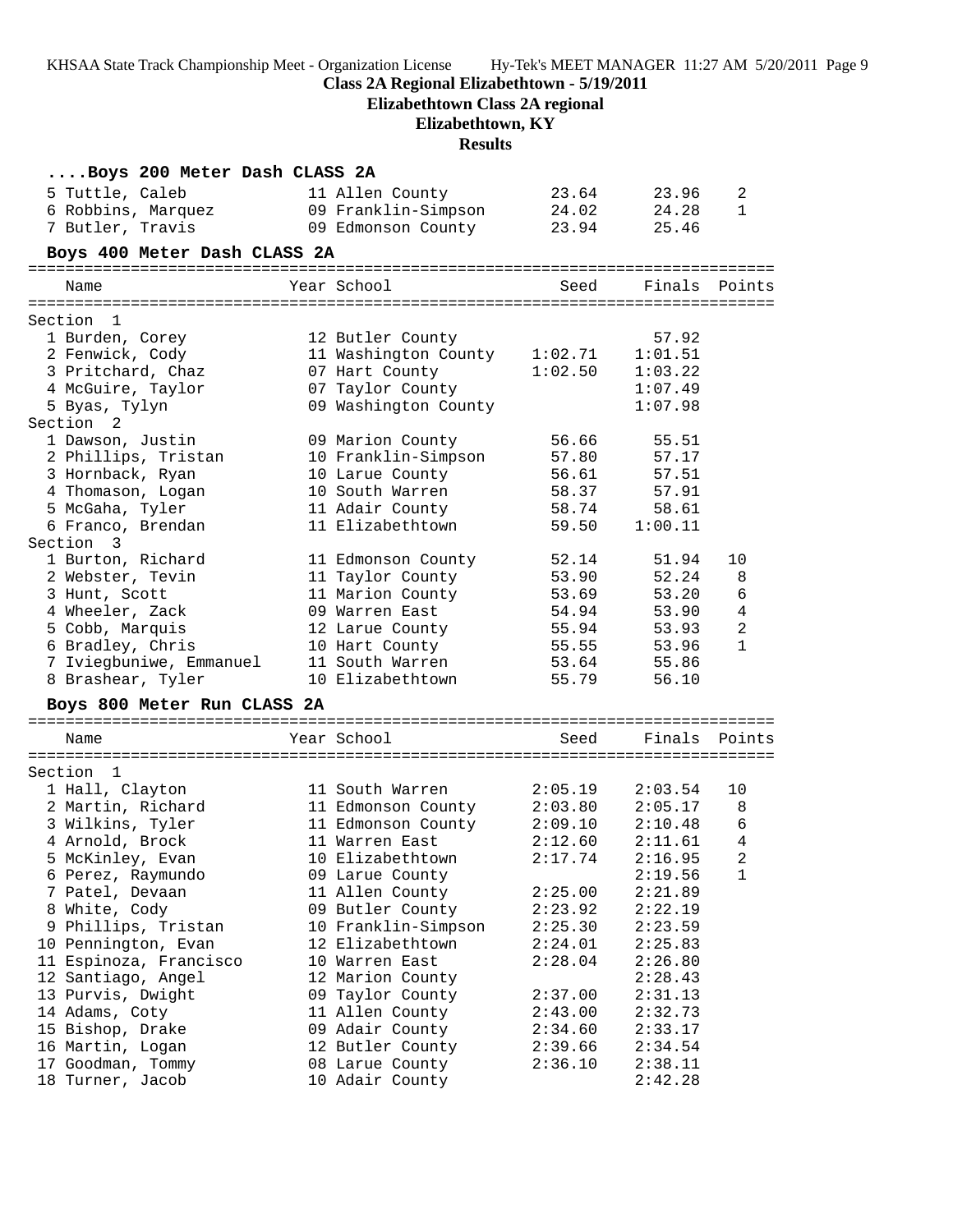**Class 2A Regional Elizabethtown - 5/19/2011**

**Elizabethtown Class 2A regional**

## **Elizabethtown, KY**

## **Results**

#### **....Boys 800 Meter Run CLASS 2A**

| 19 South, Mason     | 07 Taylor County | 3:06.36 | 2:50.15 |
|---------------------|------------------|---------|---------|
| 20 West, Kendall    | 08 Hart County   | 2:51.00 | 2:54.26 |
| 21 Srygler, Michael | 7 Hart County    | 3:07.00 | 2:58.89 |
| 22 Flener, Matthew  | 10 Butler County |         | 3:06.27 |

#### **Boys 1600 Meter Run CLASS 2A**

================================================================================

#### Name The Year School Seed Finals Points ================================================================================

| 1 Skrabacz, Jared   | 12 South Warren     | 4:17.40 | 4:37.38 | 10             |
|---------------------|---------------------|---------|---------|----------------|
| 2 Ford, Dylan       | 10 Taylor County    | 4:40.40 | 4:40.25 | 8              |
| 3 Hymer, Cody       | 10 Edmonson County  | 4:53.30 | 4:47.99 | 6              |
| 4 Hall, Clayton     | 11 South Warren     | 4:40.58 | 4:49.68 | 4              |
| 5 Wilkins, Tyler    | 11 Edmonson County  | 4:49.10 | 4:52.04 | $\overline{2}$ |
| 6 Sandidge, Adam    | 09 Larue County     | 4:49.73 | 4:52.78 |                |
| 7 Arnold, Brock     | 11 Warren East      | 5:01.33 | 5:01.11 |                |
| 8 Whittaker, Kaleb  | 10 Franklin-Simpson | 5:11.66 | 5:09.41 |                |
| 9 Conn, Dylan       | 08 Adair County     | 5:32.67 | 5:32.73 |                |
| 10 Whitaker, Billy  | 12 Butler County    | 5:08.00 | 5:33.29 |                |
| 11 Price, Cameron   | 08 Butler County    | 6:38.00 | 5:34.34 |                |
| 12 Purvis, Dwight   | 09 Taylor County    | 5:40.20 | 5:37.46 |                |
| 13 Devine, Nathan   | 11 Marion County    | 5:49.90 | 5:39.51 |                |
| 14 Vance, Jacob     | 10 Warren East      | 5:38.80 | 5:40.21 |                |
| 15 O'Daniel, Craig  | 12 Marion County    | 5:50.66 | 5:43.10 |                |
| 16 Pennington, Evan | 12 Elizabethtown    | 5:47.41 | 5:43.90 |                |
| 17 Zlater, Jonathan | 09 Butler County    |         | 5:49.60 |                |

#### **Boys 3200 Meter Run CLASS 2A**

================================================================================

| Name               | Year School        | Seed     | Finals Points |    |
|--------------------|--------------------|----------|---------------|----|
| 1 Skrabacz, Jared  | 12 South Warren    | 9:13.87  | 10:02.11      | 10 |
| 2 Stethen, Kenny   | 10 Edmonson County | 10:14.00 | 10:09.92      | 8  |
| 3 Ford, Dylan      | 10 Taylor County   | 10:21.80 | 10:22.12      | 6  |
| 4 Larkin, Tyler    | 12 Elizabethtown   | 10:32.13 | 10:28.11      | 4  |
| 5 Harris, Wade     | 11 South Warren    | 10:37.04 | 10:39.32      | 2  |
| 6 Adwell, Alex     | 10 Edmonson County | 10:40.00 | 10:57.12      |    |
| 7 Sandidge, Adam   | 09 Larue County    | 11:01.90 | 11:35.52      |    |
| 8 Jenkins, Ethan   | 09 Butler County   | 11:45.35 | 11:50.01      |    |
| 9 Williams, Hunter | 08 Allen County    | 14:15.23 | 12:21.33      |    |
| 10 O'Daniel, Craig | 12 Marion County   | 12:39.63 | 13:03.62      |    |
| 11 Devine, Nathan  | 11 Marion County   | 14:02.82 | 13:14.22      |    |
| 12 Turner, Jacob   | 10 Adair County    | 13:27.00 | 13:49.12      |    |
| 13 Dukes, Brandon  | 10 Warren East     | 13:26.84 | 14:04.11      |    |

#### **Boys 110 Meter Hurdles CLASS 2A**

| Name               |  | Year School      | Seed  | Finals Points |     |
|--------------------|--|------------------|-------|---------------|-----|
| 1 Patton, Clayton  |  | 12 Elizabethtown | 15.29 | 15.48         | 1 O |
| 2 Johnson, Thomas  |  | 12 Elizabethtown | 17.09 | 16.92         | -8  |
| 3 Lee, Nick        |  | 10 Taylor County | 18.24 | 18.48         | 6   |
| 4 Santiago, Hector |  | 12 Marion County | 19.17 | 18.73         | 4   |
| 5 Pearson, Beau    |  | 11 South Warren  | 18.94 | 18.98         |     |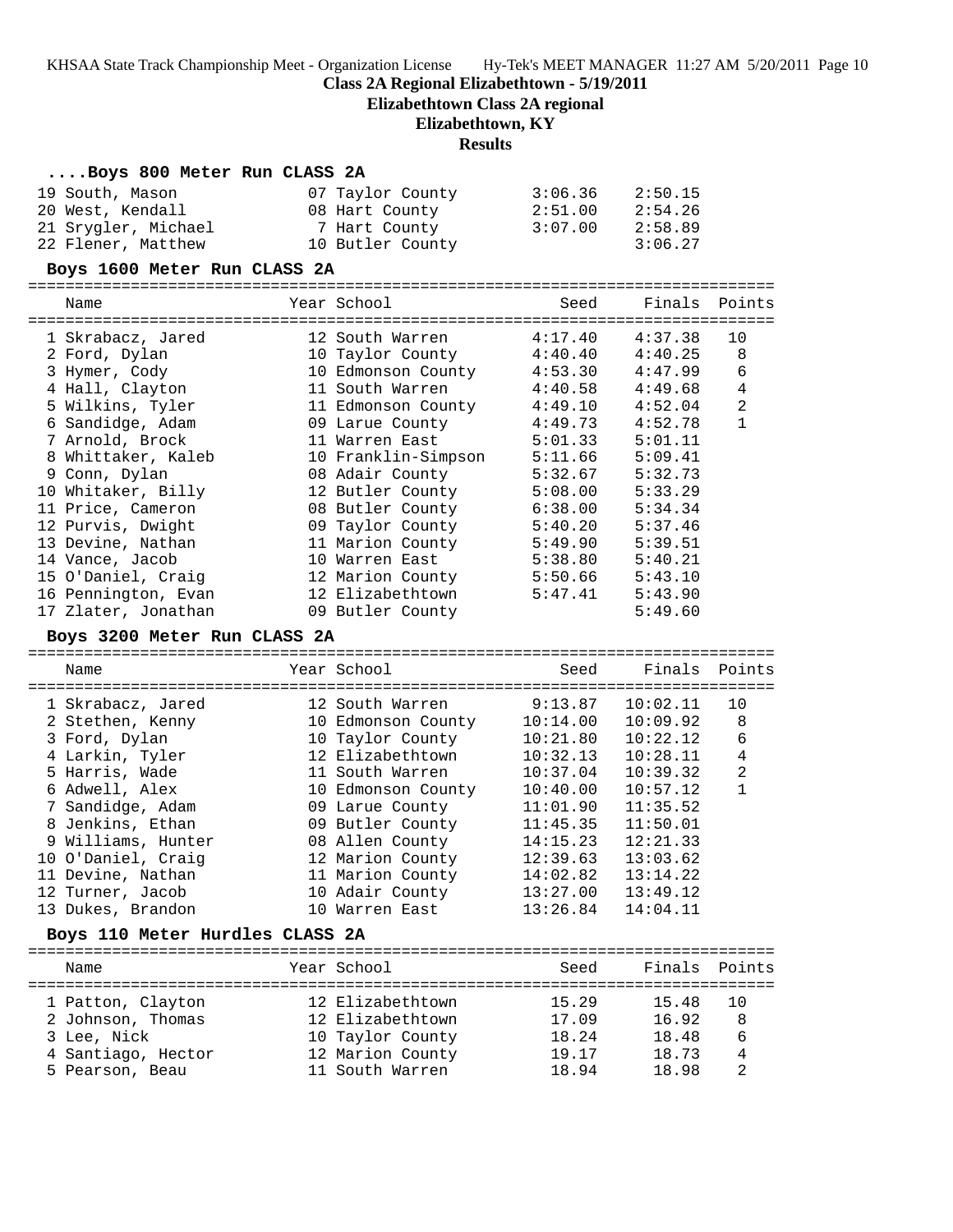| KHSAA State Track Championship Meet - Organization License | Hy-Tek's MEET MANAGER 11:27 AM 5/20/2011 Page 11 |  |
|------------------------------------------------------------|--------------------------------------------------|--|
|------------------------------------------------------------|--------------------------------------------------|--|

**Elizabethtown Class 2A regional**

#### **Elizabethtown, KY**

| Boys 110 Meter Hurdles CLASS 2A              |             |                          |                                              |               |              |
|----------------------------------------------|-------------|--------------------------|----------------------------------------------|---------------|--------------|
| 6 Allen, Benton                              |             | 11 Edmonson County       | 19.30                                        | 19.15         | 1            |
| 7 Norris, Reed                               |             | 11 South Warren          | 19.74                                        | 19.28         |              |
| Boys 300 Meter Hurdles CLASS 2A              |             |                          |                                              |               |              |
| Name                                         | Year School |                          | Seed                                         | Finals Points |              |
| 1 Williams, John                             |             | 11 Allen County          | 53.00                                        | 54.55         |              |
| 2 Dukes, Brandon                             |             | 10 Warren East 1:00.80   |                                              | 58.14         |              |
| Section <sub>2</sub>                         |             |                          |                                              |               |              |
| 1 Ray, Kane                                  |             | 11 Franklin-Simpson      | 47.24                                        | 44.35         | 6            |
| 2 Cox, Kade                                  |             | 09 Warren East           | 46.74                                        | 47.07         |              |
| 3 Santiago, Hector                           |             | 12 Marion County         | 48.00                                        | 48.00         |              |
| 4 Lindsey, Daniel                            |             | 10 Butler County 49.64   |                                              | 48.02         |              |
| 5 Frye, Steven                               |             | 12 Allen County          | 48.90                                        | 48.52         |              |
| 6 Allen, Benton                              |             | 11 Edmonson County 47.90 |                                              | 49.09         |              |
| 7 Broaddus, Jack                             |             | 08 South Warren          | 49.94                                        | 49.86         |              |
| 8 Lovell, Alex                               |             | 11 Edmonson County       | 47.70                                        | 50.11         |              |
| Section 3                                    |             |                          |                                              |               |              |
| 1 Embry, Clay                                |             | 11 Butler County         | 41.44                                        | 41.26         | 10           |
| 2 Devine, Brooks                             |             | 10 Marion County         | 42.34                                        | 42.24         | 8            |
| 3 Patton, Clayton                            |             | 12 Elizabethtown         | 44.40                                        | 45.26         | 4            |
| 4 Heibert, Blake                             |             | 11 Larue County          | 44.32                                        | 46.75         | 2            |
| 5 Lee, Nick                                  |             | 10 Taylor County         | 45.91                                        | 46.76         | $\mathbf{1}$ |
| 6 Roberts, Logan                             |             | 12 Elizabethtown         | 44.80                                        | 46.91         |              |
| 7 Pearson, Beau                              |             | 11 South Warren          | 46.71                                        | 47.88         |              |
| -- Thompson, Cody                            |             | 11 Larue County          | 42.07                                        | DQ            |              |
| Boys 4x100 Meter Relay CLASS 2A              |             |                          |                                              |               |              |
| School                                       |             |                          | Seed                                         | Finals Points |              |
|                                              |             |                          |                                              |               |              |
| Section 1                                    |             |                          |                                              |               |              |
| 1 South Warren                               |             |                          | 48.50                                        | 46.58         | 1            |
| 1) Cabnas, Jorge 09                          |             | 2) Allen, Julius 08      |                                              |               |              |
| 3) Bentley, Steve 10                         |             |                          | 4) Iviegbuniwe, Emmanuel 11                  |               |              |
| 5) Potter, DeMarcus 09                       |             |                          | 6) Nelson, Matthew 09                        |               |              |
| 2 Washington County                          |             |                          | 47.55                                        | 47.29         |              |
| 1) Clark, Joseph 12                          |             |                          | 2) Jewell, Christopher 10                    |               |              |
| 3) Byas, Tylyn 09                            |             | 4) Turner, Qwan 12       |                                              |               |              |
| 5) Curtsinger, Kyle 11                       |             |                          | 6) Powers, Brian 11                          |               |              |
| 3 Warren East                                |             |                          | 50.12                                        | 49.81         |              |
| 1) Ortiz, Ricky 12                           |             |                          | 2) Walton, Marlyne 09                        |               |              |
| 3) Cox, Kade 09                              |             |                          | 4) Edmonds, Daylan 11                        |               |              |
| 5) Owens, Jordan 09                          |             | 6)                       |                                              |               |              |
| 4 Taylor County                              |             |                          | 51.20                                        | 51.01         |              |
| 1) Benningfield, Josh 09                     |             | 2) Brown, Zach 10        |                                              |               |              |
| 3) Wise, Michael 09                          |             | 4) Watson, Aaron 09      |                                              |               |              |
| 5) Hunter, Tavon 07                          |             | 6) Moss, Blake 07        |                                              |               |              |
| 7) McGuire, Taylor 07                        |             | 8)                       |                                              |               | out of zone  |
| Larue County                                 |             |                          | 47.29                                        | DQ            |              |
| 1) Cobb, Marquis 12<br>3) Shirley, Austin 12 |             |                          | 2) Heibert, Blake 11<br>4) Thompson, Cody 11 |               |              |
| 5) Perez, Raymundo 09                        |             |                          | 6) Hornback, Ryan 10                         |               |              |
|                                              |             |                          |                                              |               |              |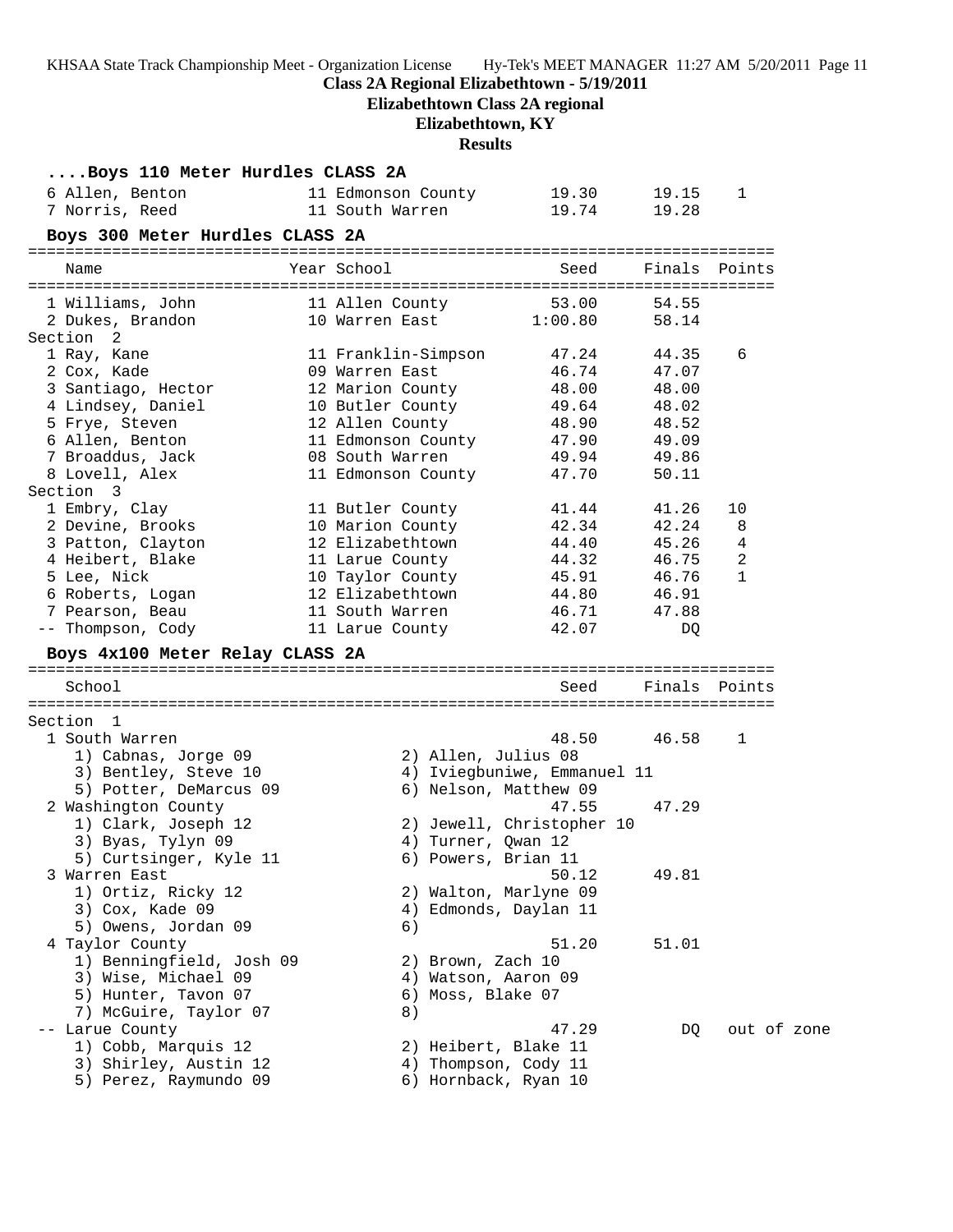**Elizabethtown Class 2A regional**

## **Elizabethtown, KY**

#### **Results**

## **....Boys 4x100 Meter Relay CLASS 2A**

| 7) Goodman, Tommy 08                          |    | 8) Gatton, Robert 12          |         |        |
|-----------------------------------------------|----|-------------------------------|---------|--------|
| Section 2                                     |    |                               |         |        |
| 1 Marion County                               |    | 45.08                         | 45.09   | 10     |
| 1) Taul, Kendal 12                            |    | 2) Thompson, Denny 12         |         |        |
| 3) Bell, Jordan 12                            |    | 4) Gaither, Chris 10          |         |        |
| 5) Hazelwood, Buster 12                       |    | 6) Hood, Trevor 09            |         |        |
| 7) Brady, Ryan 09                             |    | 8) Dawson, Justin 09          |         |        |
| 2 Butler County                               |    | 46.14                         | 45.11   | 8      |
| 1) Caston, Charlie 12                         |    | 2) Perry, Ty 12               |         |        |
| 3) Embry, Clay 11                             |    | 4) Smith, Shawn 12            |         |        |
| 5) Henderson, Drew 09                         |    | 6) Havens, Dylan 10           |         |        |
| 7) Burden, Corey 12                           | 8) |                               |         |        |
| 3 Elizabethtown                               |    | 46.24                         | 45.82   | 6      |
| 1) Brashear, Tyler 10                         |    | 2) Williams, Joshua 10        |         |        |
| 3) Miller, Devaughn 10                        |    | 4) Patton, Clayton 12         |         |        |
| 5) Tefft, Donald 10                           |    | 6) Holt, Clearance 11         |         |        |
| 7) Johnson, Thomas 12                         |    | 8) Larrington, Christopher 11 |         |        |
| 4 Franklin-Simpson                            |    | 46.77                         | 46.46   | 4      |
| 1) Robbins, Marquez 09                        |    | 2) Lockhart, Caleb 11         |         |        |
| 3) Atkins, Antonio 11                         |    | 4) Ray, Kane 11               |         |        |
| 5) Phillips, Tristan 10                       | 6) |                               |         |        |
| 5 Allen County Scottsville                    |    | 47.20                         | 46.47   | 2      |
| 1) Tuttle, Caleb 11                           |    | 2) Napier, Kameryn 12         |         |        |
| 3) Link, Gage 09                              |    | 4) Napier, Austin 10          |         |        |
| 5) Trapp, Charlie 09                          |    | 6) Drummond, Jacob 12         |         |        |
| 6 Adair County                                |    | 46.99                         | 47.37   |        |
| 1) Bishop, Emory 10                           |    | 2) Coomer, Dustin 11          |         |        |
| 3) McGaha, Tyler 11                           |    | 4) Al Shaheen, Magic 11       |         |        |
| 5) Hixson, Jake 09                            |    | 6) Spoon, Jordan 09           |         |        |
| 7 Edmonson County                             |    | 47.24                         | 48.06   |        |
| 1) Jenkins, Dean 11                           |    | 2) Cowles, Ryan 11            |         |        |
|                                               |    |                               |         |        |
| 3) Bunnell, Aaron 10<br>5) Allen, Benton 11   |    | 4) Butler, Travis 09          |         |        |
| -- Hart County                                | 6) | 46.77                         | DNF     |        |
|                                               |    |                               |         |        |
| 1) Bradley, Chris 10                          |    | 2) Duckwall, Bobby 12         |         |        |
| 3) Morrison, Nate 11                          |    | 4) walker, Jacob 11           |         |        |
| 5) Walker, Adam 12                            |    | 6) Smith, Hunter 12           |         |        |
| Boys 4x200 Meter Relay CLASS 2A               |    |                               |         |        |
| ==========<br>=============================== |    | ----------------------------  |         |        |
| School<br>--------------                      |    | Seed                          | Finals  | Points |
| Section 1                                     |    |                               |         |        |
| 1 Hart County                                 |    | 1:39.35                       | 1:38.96 | 1      |
| 1) Bradley, Chris 10                          |    | 2) Walker, Adam 12            |         |        |
| 3) Duckwall, Bobby 12                         |    | 4) walker, Jacob 11           |         |        |
| 5) Morrison, Nate 11                          |    | 6) Smith, Hunter 12           |         |        |
| 2 Washington County                           |    | 1:40.41                       | 1:44.67 |        |
| 1) Byas, Tylyn 09                             |    | 2) Powers, Brian 11           |         |        |
| 3) Fenwick, Cody 11                           |    | 4) Jewell, Christopher 10     |         |        |
| 5) Curtsinger, Kyle 11                        |    | 6) Clark, Joseph 12           |         |        |
| 3 Taylor County                               |    | 1:46.20                       | 1:46.52 |        |
| 1) Brown, Zach 10                             |    | 2) Wise, Michael 09           |         |        |
|                                               |    |                               |         |        |

3) Benningfield, Josh 09 4) Watson, Aaron 09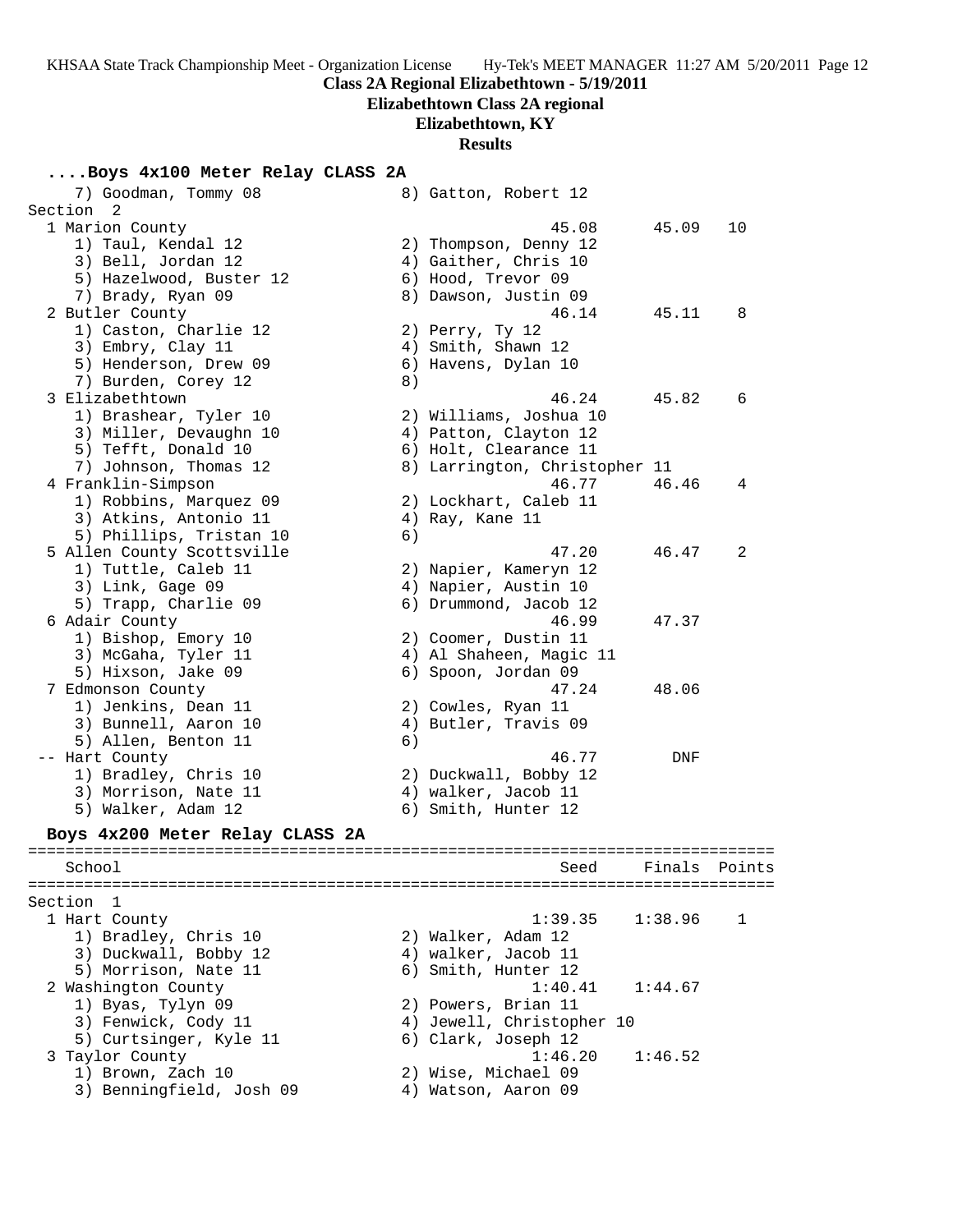**Elizabethtown Class 2A regional**

## **Elizabethtown, KY**

## **Results**

## **....Boys 4x200 Meter Relay CLASS 2A**

| 5) Hunter, Tavon 07             |    | 6) Moss, Blake 07           |               |    |
|---------------------------------|----|-----------------------------|---------------|----|
| 7) McGuire, Taylor 07           | 8) |                             |               |    |
| 4 Adair County                  |    | 1:50.70                     | 1:54.12       |    |
| 1) Spoon, Jordan 09             |    | 2) Hixson, Jake 09          |               |    |
| 3) Roy, Austin 09               |    | 4) Smith, Gerard 09         |               |    |
| 5) Coomer, Dustin 11            |    | 6) Henry, Eddi 09           |               |    |
| Section 2                       |    |                             |               |    |
| 1 Warren East                   |    | 1:34.30                     | 1:33.86       | 10 |
| 1) Jarrett, Ken 12              |    | 2) Whitney, Dalton 11       |               |    |
| 3) Stockton, Timothy 10         |    | 4) Wheeler, Zack 09         |               |    |
| 5) Golden, Steven 11            |    | 6) Edmonds, Daylan 11       |               |    |
| 2 Butler County                 |    | 1:36.96                     | 1:34.85       | 8  |
| 1) Caston, Charlie 12           |    | 2) Perry, Ty 12             |               |    |
| 3) Embry, Clay 11               |    | 4) Smith, Shawn 12          |               |    |
| 5) Burden, Corey 12             |    | 6) Henderson, Drew 09       |               |    |
| 7) Havens, Dylan 10             | 8) |                             |               |    |
| 3 Allen County Scottsville      |    | 1:38.50                     | 1:37.00       | 6  |
| 1) Drummond, Jacob 12           |    | 2) Link, Gage 09            |               |    |
| 3) Napier, Austin 10            |    | 4) Napier, Kameryn 12       |               |    |
| 5) Trapp, Charlie 09            |    | 6) Howard, Jacob 09         |               |    |
| 7) Patel, Devaan 11             |    | 8) Tuttle, Caleb 11         |               |    |
| 4 Edmonson County               |    | 1:38.10                     | 1:37.92       | 4  |
| 1) Jenkins, Dean 11             |    | 2) Burton, Richard 11       |               |    |
| 3) Butler, Travis 09            |    | 4) Bunnell, Aaron 10        |               |    |
| 5) Martin, Richard 11           |    | 6) Allen, Benton 11         |               |    |
| 5 South Warren                  |    | 1:37.74                     | 1:38.73       | 2  |
| 1) Cabnas, Jorge 09             |    | 2) Thomason, Logan 10       |               |    |
| 3) Bentley, Steve 10            |    | 4) Iviegbuniwe, Emmanuel 11 |               |    |
| 5) Nelson, Matthew 09           |    | 6) Bunch, Bradley 10        |               |    |
| 6 Marion County                 |    | 1:38.00                     | 1:42.91       |    |
| 1) Furman, Ty 09                |    | 2) Brady, Ryan 09           |               |    |
| 3) Dawson, Justin 09            |    | 4) Hood, Trevor 09          |               |    |
| 5) Hunt, Scott 11               |    | 6) Parrish, Justin 09       |               |    |
| 7) Gaither, Chris 10            |    | 8) Santiago, Hector 12      |               |    |
| 7 Elizabethtown                 |    | 1:37.42                     | 1:44.12       |    |
| 1) Chambers, John 11            |    | 2) Tefft, Donald 10         |               |    |
| 3) Holt, Clearance 11           |    | 4) Miller, Devaughn 10      |               |    |
| 5) Fields, Alec 10              |    | 6) Franco, Brendan 11       |               |    |
| 7) McCathern, Jeremy 09         |    | 8) McCombs, Charles 07      |               |    |
| Boys 4x400 Meter Relay CLASS 2A |    |                             |               |    |
|                                 |    |                             |               |    |
| School                          |    | Seed                        | Finals Points |    |
|                                 |    |                             |               |    |
| Section<br>1                    |    |                             |               |    |
| 1 Elizabethtown                 |    | 4:02.54                     | 4:01.20       |    |
| 1) Franco, Brendan 11           |    | 2) Holt, Clearance 11       |               |    |
| 3) Roberts, Logan 12            |    | 4) Brashear, Tyler 10       |               |    |
| 5) Larrington, Christopher 11   |    | 6) Miller, Devaughn 10      |               |    |
| 7) McCombs, Charles 07          |    | 8) Williams, Joshua 10      |               |    |
| Section 2                       |    |                             |               |    |
| 1 Warren East                   |    | 3:36.89                     | 3:33.80       | 10 |
| 1) Jarrett, Ken 12              |    | 2) Stockton, Timothy 10     |               |    |

3) Whitney, Dalton 11 4) Wheeler, Zack 09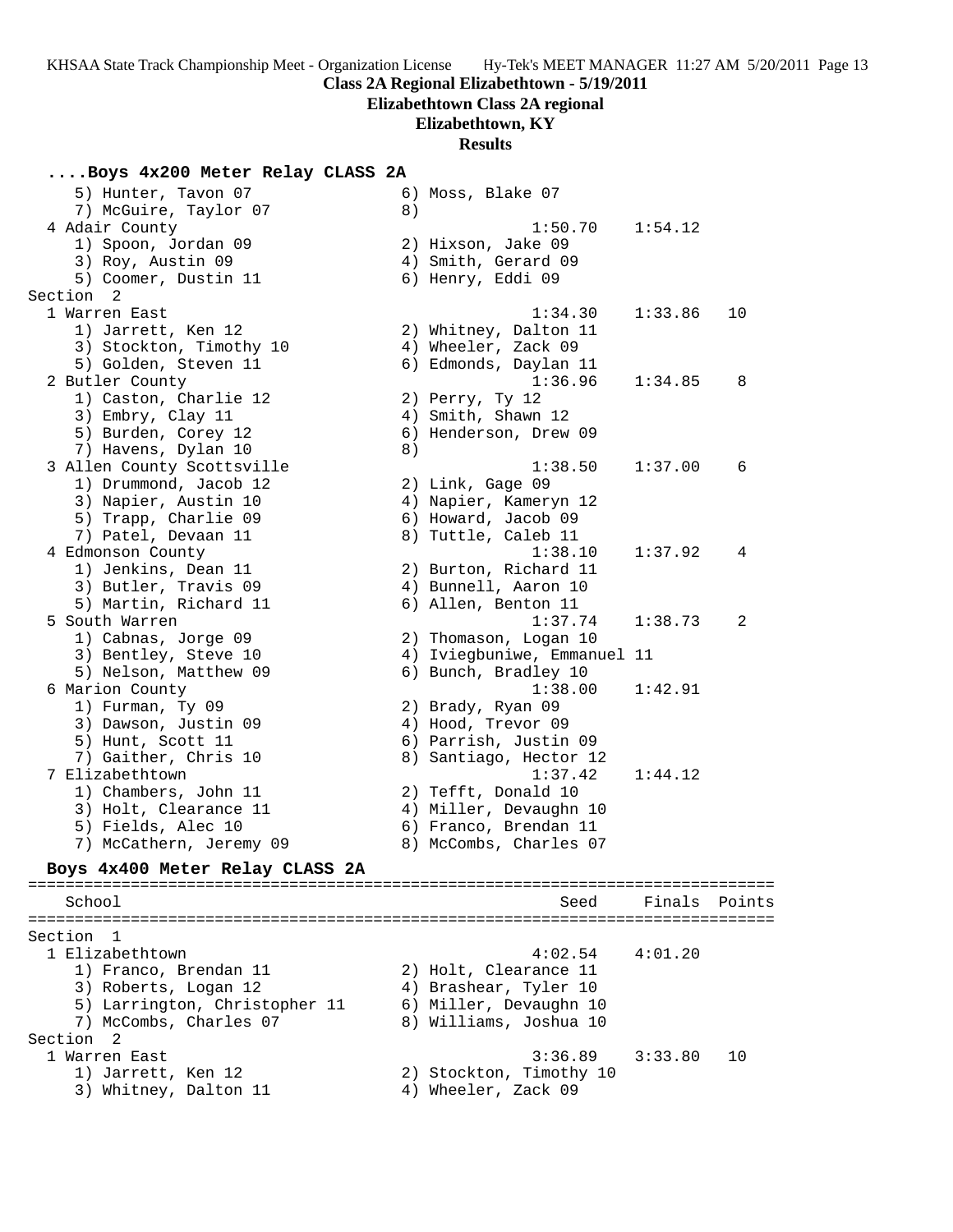**Elizabethtown Class 2A regional**

## **Elizabethtown, KY**

## **Results**

## **....Boys 4x400 Meter Relay CLASS 2A**

| 5) Arnold, Brock 11<br>7) Edmonds, Daylan 11 | 8) | 6) Golden, Steven 11    |         |        |
|----------------------------------------------|----|-------------------------|---------|--------|
| 2 Marion County                              |    | 3:42.88                 | 3:36.94 | 8      |
| 1) Hunt, Scott 11                            |    | 2) Dawson, Justin 09    |         |        |
| 3) Thompson, Denny 12                        |    | 4) Devine, Brooks 10    |         |        |
| 5) Hood, Trevor 09                           |    | 6) Hazelwood, Buster 12 |         |        |
| 7) Taul, Kendal 12                           |    | 8) Gaither, Chris 10    |         |        |
| 3 Edmonson County                            |    | 3:42.00                 | 3:40.01 | 6      |
| 1) Martin, Richard 11                        |    | 2) Burton, Richard 11   |         |        |
| 3) Wilkins, Tyler 11                         |    | 4) Hymer, Cody 10       |         |        |
|                                              |    |                         |         |        |
| 5) Butler, Travis 09                         |    | 6) Bunnell, Aaron 10    |         |        |
| 4 Butler County                              |    | 3:55.24                 | 3:43.46 | 4      |
| 1) Havens, Dylan 10                          |    | 2) Burden, Corey 12     |         |        |
| 3) Embry, Clay 11                            |    | 4) Smith, Shawn 12      |         |        |
| 5) Lindsey, Daniel 10                        |    | 6) Henderson, Drew 09   |         |        |
| 7) White, Cody 09                            |    | 8) Whitaker, Billy 12   |         |        |
| 5 Larue County                               |    | 3:42.75                 | 3:44.83 | 2      |
| 1) Cobb, Marquis 12                          |    | 2) Heibert, Blake 11    |         |        |
| 3) Hornback, Ryan 10                         |    | 4) Thompson, Cody 11    |         |        |
| 5) Perez, Raymundo 09                        |    | 6) Gatton, Robert 12    |         |        |
| 7) Goodman, Tommy 08                         |    | 8) Sandidge, Adam 09    |         |        |
| 6 South Warren                               |    | 3:47.24                 | 3:46.31 | 1      |
| 1) Cabnas, Jorge 09                          |    | 2) Edmunds, Jake 08     |         |        |
| 3) Broaddus, Trey 10                         |    | 4) Hall, Clayton 11     |         |        |
| 5) Iviegbuniwe, Emmanuel 11                  | 6) |                         |         |        |
| 7 Allen County Scottsville                   |    | 3:59.57                 | 3:51.42 |        |
| 1) Drummond, Jacob 12                        |    | 2) Frye, Steven 12      |         |        |
| 3) Taylor, Kyle 11                           |    | 4) Napier, Kameryn 12   |         |        |
| 5) Bunton, Charles 11                        |    | 6) Howard, Jacob 09     |         |        |
| 7) Napier, Austin 10                         |    | 8) Patel, Devaan 11     |         |        |
| 8 Taylor County                              |    | 3:59.60                 | 4:00.36 |        |
|                                              |    |                         |         |        |
| 1) Benningfield, Josh 09                     |    | 2) Wise, Michael 09     |         |        |
| 3) Lee, Nick 10                              |    | 4) Ford, Dylan 10       |         |        |
| 5) Webster, Tevin 11                         |    | 6) Brown, Zach 10       |         |        |
| 7) Moss, Blake 07                            | 8) |                         |         |        |
| Boys 4x800 Meter Relay CLASS 2A              |    |                         |         |        |
|                                              |    |                         |         |        |
| School                                       |    | Seed                    | Finals  | Points |
|                                              |    |                         |         |        |
| Section<br>-1                                |    |                         |         |        |
| 1 Edmonson County                            |    | 8:31.00                 | 8:30.12 | 10     |
| 1) Martin, Richard 11                        |    | 2) Hymer, Cody 10       |         |        |
| 3) Wilkins, Tyler 11                         |    | 4) Adwell, Alex 10      |         |        |
| 5) Thein, Jacob 09                           |    | 6) Lovell, Alex 11      |         |        |
| 7) Stethen, Kenny 10                         |    | 8) Stockdale, Chance 08 |         |        |
| 2 South Warren                               |    | 8:42.33                 | 9:00.90 | 8      |
| 1) Hall, Clayton 11                          |    | 2) Edmunds, Jake 08     |         |        |
| 3) Harris, Wade 11                           |    | 4) Skrabacz, Jared 12   |         |        |
| 5) Allen, Ross 09                            |    | 6) Broaddus, Trey 10    |         |        |
| 3 Elizabethtown                              |    | 9:08.13                 | 9:14.95 | 6      |
| 1) Brashear, Tyler 10                        |    | 2) Larkin, Tyler 12     |         |        |
| 3) McKinley, Evan 10                         |    |                         |         |        |
|                                              |    | 4) Pennington, Evan 12  |         |        |
| 5) Larrington, Christopher 11                |    | 6) Roberts, Logan 12    |         |        |